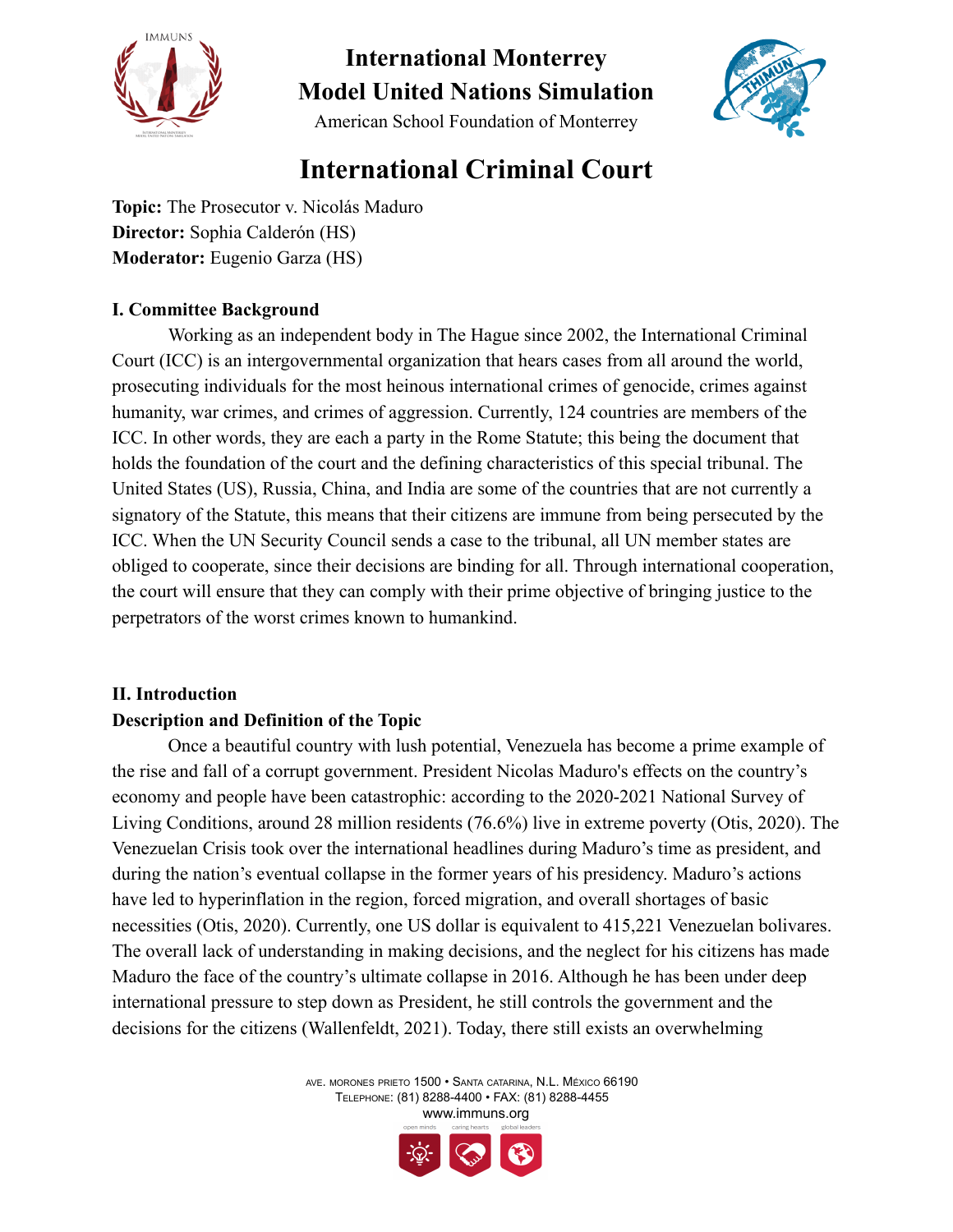

American School Foundation of Monterrey



humanitarian crisis which is prompting many Venezuelans to leave the country, as the inflation rates and poverty levels rise each year.

#### **The Problem**

According to the UN Human Rights Body, Maduro's government has committed "flagrant violations" of Venezuelan citizens' human rights since 2014 (*Un accuses Maduro of ... humanity* 2020). Allegedly, government officials both knew and mandated various practices that endangered the lives of citizens, going directly against the purpose of the government and the values it is supposed to embody. Maduro has repeatedly ignored and denied all these accusations, calling them an unfounded attempt to remove him from power, but has provided no evidence to back up his defense. On the other hand, evidence supporting these accusations is well documented– the United Nations (UN) looked into nearly 3,000 cases of these human rights violations and concluded that high-level authorities in Venezuela had "power and oversight" to stop these illegal acts (Hartman, 2019). Moreover, there is strong evidence that states that the Maduro Administration utilized "arbitrary executions and the systematic use of torture" in order to deal with their critics and political opposition (Hartman, 2019). Whether or not these claims are fully factual remains to be seen, but the Venezuelan Press has found themselves in a position where they can no longer do their job without putting themselves at risk, leaving the public with little to no trust in the media.

On top of these very severe allegations, Maduro has been accused of other high crimes by many members of the international community, including the US and several members of the European Union (EU). Said crimes include the exploitation of Venezuela's resources, corruption, and the oppression of the Venezuelan people; all of these could be grounds to impeach the president or enforce another harsher punishment (Hartman, 2019). The US Department of State claims that the ramifications of this are practically undeniable in the nation and should be taken with utmost importance, as these individuals deserve justice for the suffering they have endured (*Nicolás Maduro Moros ... Target* 2020). Many of these crimes could be considered crimes against humanity; if he were to be found guilty, he would receive the harshest punishment allowed by international law.

Since the beginning of Maduro's term, basic human rights have been neglected and the government has become weaker. According to the international community, since multiple statements from members of NATO demonstrate criticism toward Venezuela and the functioning government, the Venezuelan government under Nicolás Maduro is unorganized and is constantly losing power in the nation. Venezuela suffers not only in the public health sector or lack of natural resources; the country is known internationally for suffering deeply with its economy.

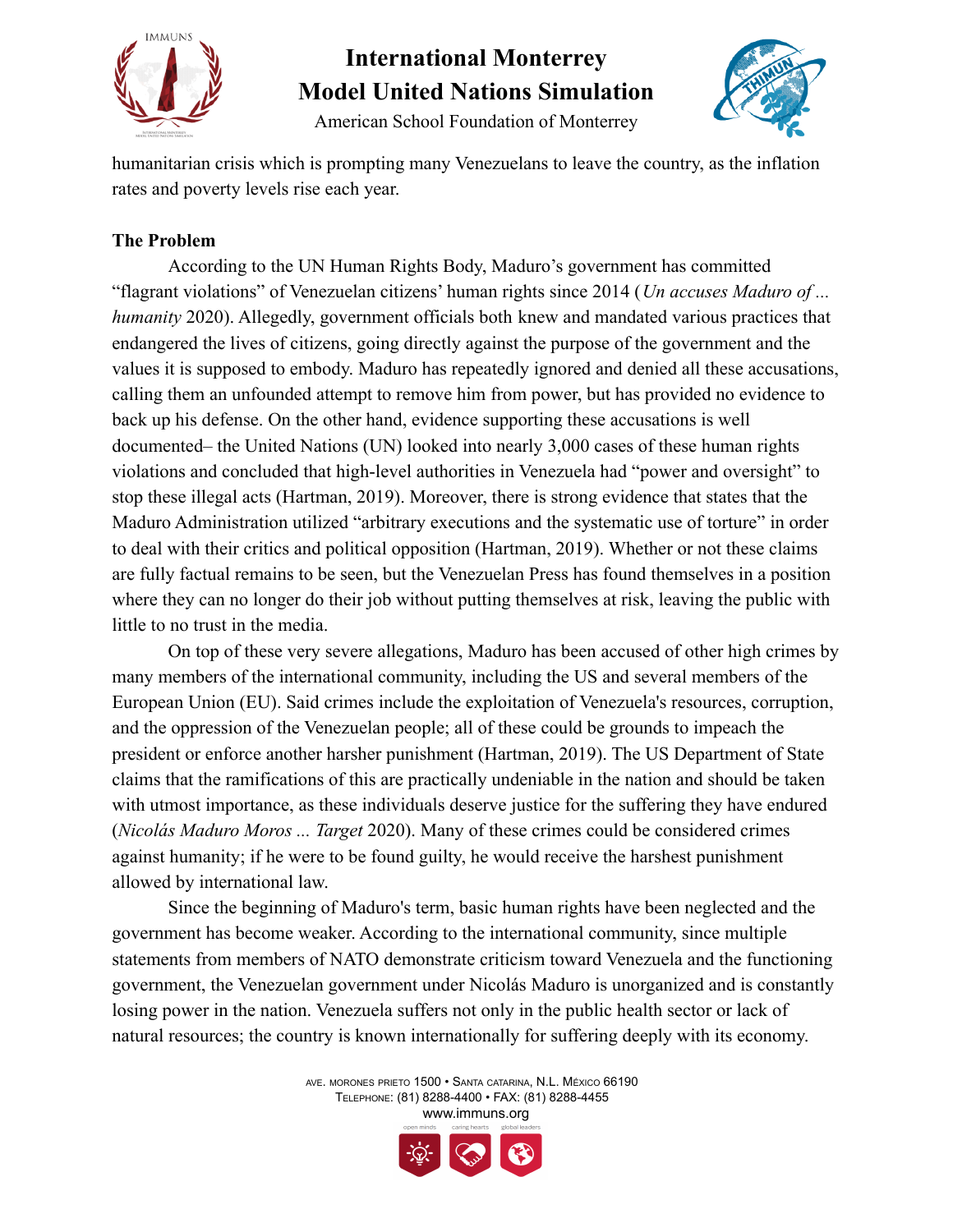

American School Foundation of Monterrey



Such as, solutions to common problems like inflation are tackled poorly in the nation (Garcia Cano & Rueda, 2021). The Venezuelan economic crisis is one of the most outstanding problems causing fear among citizens as its currency may reach a point of no return. Thus, as noted by experts in the country, most Venezuelans have no other choice than to pay with US dollars for common necessities. Hence, most stores in the nation tend to be unable to give back change in bolivares. The use of electronic devices and digital pay is also very common in Venezuela. Meaning, digital pay has become the only viable solution for efficient payment transactions in the country (Garcia Cano & Rueda, 2021).

Despite the spiked inflation in Venezuela, the government introduced six fewer zeros into the bolivar. However, experts believe that it will take more than a reduction in the currency for the Venezuelan economy to recover. For this reason, Nicolás Maduro recently attended the Community of Latin American and Caribbean States (CELAC) conference in search of efforts for foreign investment into the country. However, what is projected by other Latin American countries—like Uruguay, Paraguay, and Brazil—firmly states that they believe there is another rightful president in Venezuela. For example, The president of Paraguay, Mario Abdo, denied the government of Nicolás Maduro. In retaliation, Maduro announced that he denied recognizing the Republic of Paraguay (S*urgen fricciones por ... Celac*, 2021). Plus, the president of Uruguay, Luis Lacalle, spoke out for the lack of democracy in Venezuela and the injustices that opposition parties suffer constantly. For instance, opposition leader Juan Guaidó, has been blocked in democratic processes by Maduro's Administration numerous times in recent years. Many members of Guaidós' party have also mentioned how they have received death threats and false accusations from members connected to the actual controlling government. In fact, these actions are a violation to international law, seeming how these actions weaken democracy and human rights. According to CNN, it is extremely difficult for another party to enter into the actual controlling government in Venezuela (Hernández, 2021). Nicolás Maduro stated that democracy has no flaws in Venezuela and there should be a debate about democracy and what it stands for (S*urgen fricciones por ... Celac*, 2021).

Numerous Venezuelans seek justice for the atrocities and negative impact that Nicolás Maduro and his party have committed during the last eight years. However, it is difficult to prosecute an acting president in control of the official government with international force. Plus, there is little to no sufficient evidence to prove that Nicolás Maduro should be prosecuted. Meaning, atrocities committed by the Venezuelan government are difficult to trace and there is little to no evidence about how Nicolás Maduro has responsibility over past events. Furthermore, only a significantly heavy force of international tension could force Nicolás Maduro out of Venezuela to stand trial on the numerous crimes he and his party are accused of. That being said,

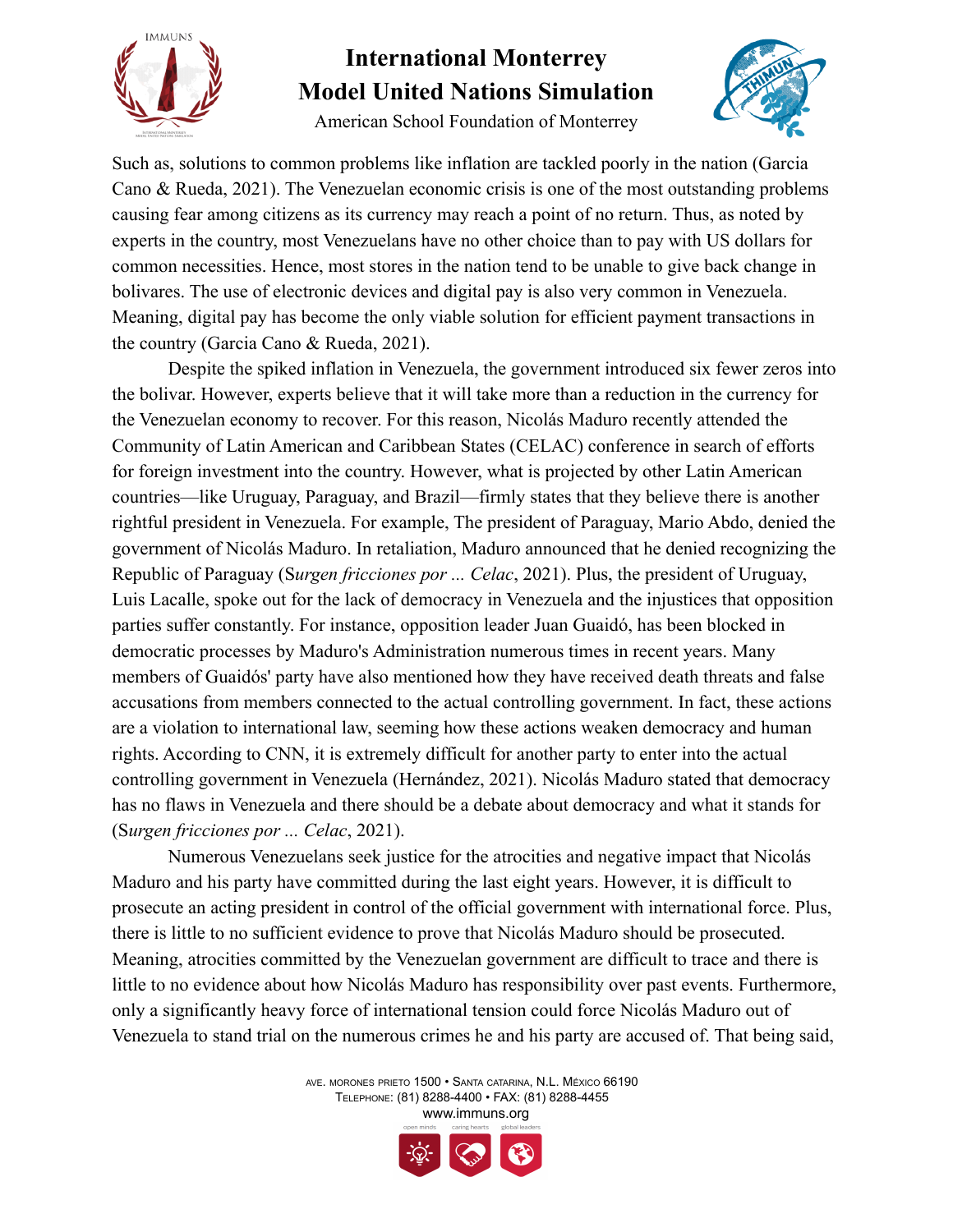

American School Foundation of Monterrey



in every trial there must be consideration of the defendant's potential innocence—in this case, Maduro's potential innocence—to avoid punishing someone who has done no wrong and has been falsely accused of committing crimes. To uphold the true definition of justice, all sides of the story must be considered and evaluated to the point that there is no reasonable doubt on Maduro's guilt or innocence.

### **III. History of the Topic Chronological History of the Topic**

The rise of Nicolás Maduro through the ranks of the Venezuelan government began from the very beginning of his political career, just like his support and involvement for Hugo Chávez. When Chávez became president, Maduro did not stay far behind and he worked on the National Constituent Assembly, the Chamber of Deputies, and the Foreign Ministry between 1999 and 2006 (Wallenfeldt, 2021). For the following years, Hugo Chávez would remain as the 45th President of Venezuela, but in 2011, it was announced that he was diagnosed with cancer (Neuman, 2013). In the final months of 2012, Chávez had been reelected as president for the fourth time, beating out Henrique Capriles Radonski, who was a state governor at the time (Neuman, 2013). In light of Hugo's deteriorating health, Maduro's political profile and influence grew larger, resulting in him becoming vice president and Chávez's 'preferred successor' during the aforementioned elections. After being treated at both a military hospital in Caracas and a treatment center in Havana, Cuba, Chávez was unable to survive and passed away after ruling the country for 14 years, with few details concerning his death made public. Many devastated Venezuelans were then injected with a new sense of hope, Chávez's appointed successor and vice president of Venezuela Nicolás Maduro was set to make a run for president, battling Capriles in a newly-arranged election that took place on April 14, 2013 (Neuman, 2013). Maduro came out victorious, surpassing Capriles by 1.6% of the votes, and became the new president of Venezuela, a country that was facing food shortages and inflation under Hugo Chávez's term (Watts, 2013).

Applying the same socialist policies that his predecessor implemented, Maduro's form of government did not improve the economic and social circumstances in Venezuela, leaving food shortages, rising inflation, corruption, and crime unattended. This lack of change led to a series of protests termed 'The Exit', which were led by well-known opposition politician Leopoldo López on February 12, 2014 (Cohen, 2019). After six days of protest, Leopoldo López was arrested by the Venezuelan security forces for organizing the public cry out, being charged with "fomenting unrest" (Cohen, 2019). In December 2015, the Democratic Unity coalition that

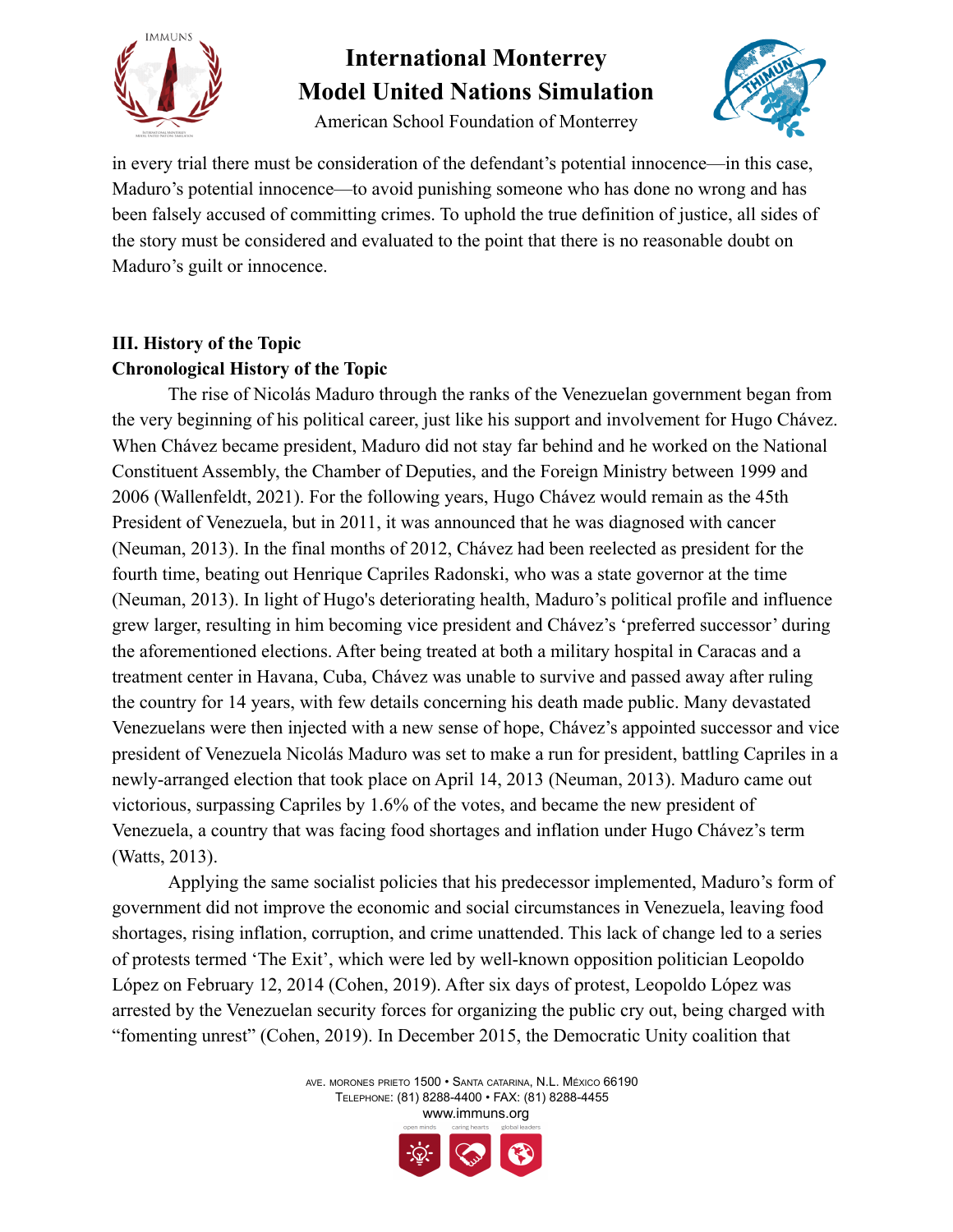

American School Foundation of Monterrey



opposed Maduro managed to take over the country's legislative body, the National Assembly, after a 16-year absence in power. The new rulers of the National Assembly stood strong in support of a "wave of discontent" that involved plummeting oil prices, which resulted in an even larger increase in inflation (Cohen, 2019). As a direct consequence, the Venezuelan Supreme Court which has a history of "consistently [siding] with the ruling Socialist Party" decreed that it would be taking over the functions of the National Assembly, essentially invalidating the assembly and Maduro's opposition in March of 2017 (Cohen, 2019).

The Venezuelan Supreme Court's statement was met with international outcry and was taken back, but this unconstitutional behavior had a lot of serious repercussions and fed a growing anti-government sentiment in Venezuela. Even so, months later, Maduro announced that there would be a new "all-powerful legislative body called the Constituent Assembly'' that would go on to rewrite the constitution and take over many legislative duties from the National Assembly (Cohen, 2019). Since Maduro's opposition boycotted the election of the Assembly members as a form of protest, it is believed that all 545 members of the Constituent Assembly support the President and his policies. After only a month, the members of the Assembly, Maduro's family among them, had already dismissed critics from government positions, put opposition leaders on trial for treason, incarcerated opposition members—barring many from running for office—given themselves increased legislative power, and above all, expressed seemingly unwavering support for President Maduro (W*hat has Venezuela's ... achieved?*, 2017). To add on, despite an official plebiscite at the hands of the opposition showing that 98% of 7.2 million Venezuelans "rejected the constituent assembly," Maduro actually "encouraged participation in the election for the constituent assembly" and deemed the plebiscite as unconstitutional.

From his first attempt to dissolve the National Assembly to the emergence of the Constituent Assembly, Maduro's unconstitutional decisions were met with public outcry and daily protests in the streets of Venezuela. At this time, the government retaliated against these demonstrations with violence and brutality, injuring, incarcerating, censoring, torturing, sexually assaulting, and even killing hundreds (*Crackdown on Dissent* 2017). Though the protests died down in the following months, the disregard for human rights in Venezuela only skyrocketed, causing the United Nations Human Rights Council (UNHRC) to launch an investigation on Maduro. In September 2020, experts for the UN's top human rights body accused Nicolás Maduro of crimes against humanity after looking into nearly 5,000 killings and 3,000 human rights violations from his rise to power in 2014 to 2020 (Keaten, 2020). Though Maduro's legitimacy as president is questionable due to the presidential crisis, to this day he continues to control the country's state institutions. Adding on to his turbulent relationship with the

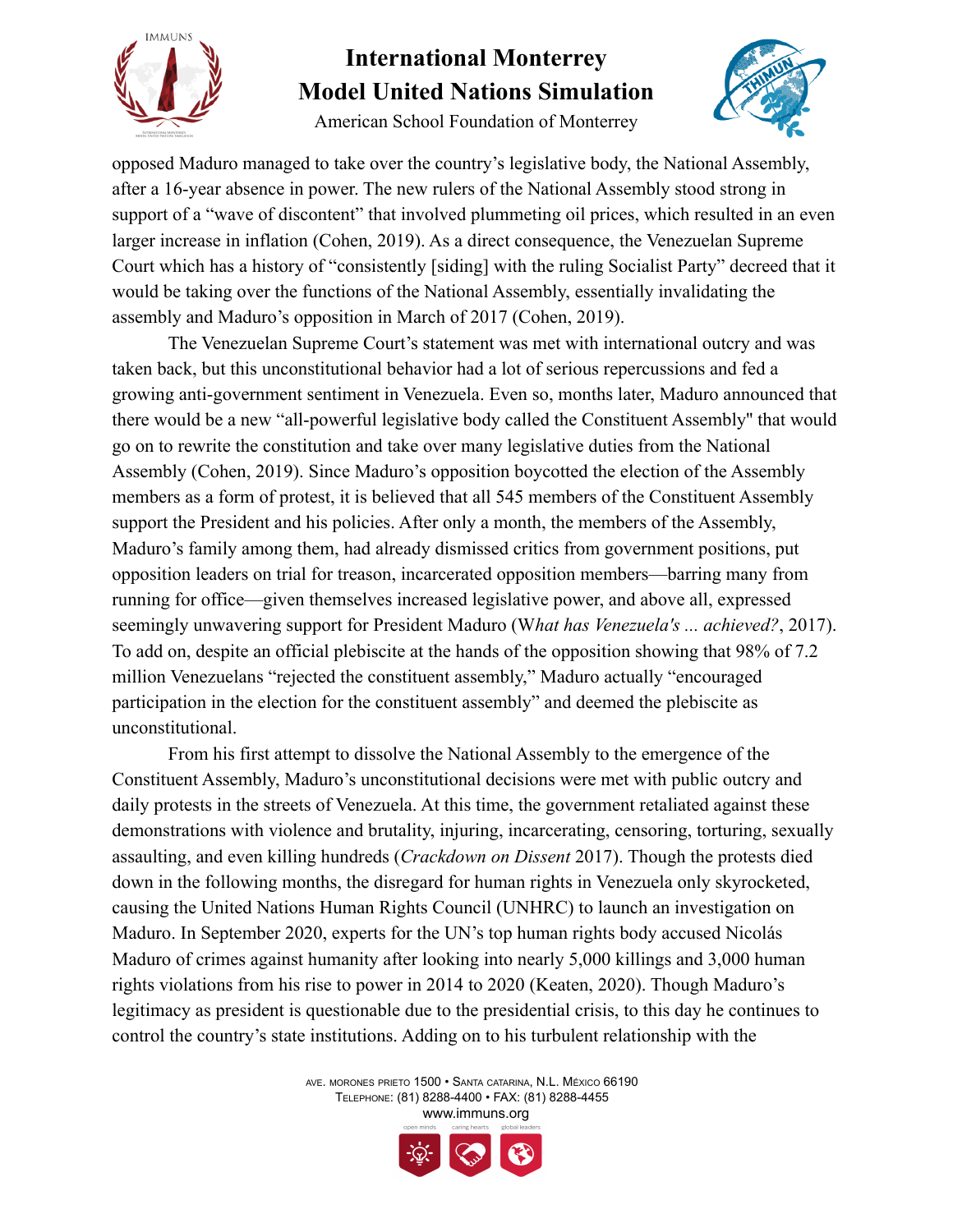

American School Foundation of Monterrey



Venezuelan people, inflation and poverty in the country continued to rise steadily under Maduro's rule, leaving the nation vulnerable and in need of immediate action against Nicolás Maduro.

#### **Historical Case Studies**

#### Mao Zedong and the People's Republic of China

Mao Zedong was the founder of the People's Republic of China, serving as chairman of the Chinese Communist Party from 1949 to 1976. In his years at the helm, Zedong utilized authoritarian measures in order to fully control his country, especially China's political landscape. An event that clearly displays Mao's ways as China's leader occurred in the 1960s, when he dismissed Peng Dehuai from his position as defence minister. Dehuai had previously led the Chinese in the Korean War and agreed to the truce that ended the violent situation (*In its 100 ... purged?* 2021). In the time that followed, he was promoted by Zedong as defence minister and China had developed the Great Leap Forward programme, which was an economic programme that pushed for an increase in industrialization but ended up in the starvation of more than 30 million Chinese citizens (*In its 100 ... purged?* 2021). As the Great Leap Forward was being established in the Asian country, Dehuai criticized the programme, calling out its impracticability (*In its 100 ... purged?* 2021). After publicly offending Mao's economic strategy, Dehuai was imprisoned in 1966 and continuously tortured while incarcerated until dying in solitary confinement in 1974. Additionally, Zedong's head of state and supposed heir, Liu Shaoqi, was purged from office in October 1968 (North, 2021). Shaoqi was denounced by the Red Guards, who were loyal followers of Zedong and key players in the Cultural Revolution in China during the 1960s, as a "renegade, traitor, [and] scab" that wanted to challenge the Communist revolution in China (*In its 100 ... purged?* 2021). The situation in China during Zedong's regime is no different than what is seen in Venezuela: people, citizens of the country, suffering starvation and lack of basic resources, as well as the eradication of any form of opposition towards the ruling government.

#### Philippine Government and Journalists

Over the past few years, the Philippines have been frequently appearing on various international news outlets for their controversial treatment of journalists, in particular their supposed red-tagging policies (De Jesus, 2021). Red-tagging is an intimidation tactic that the Philippine government uses to "keep journalists in line" and commonplace practices range from surveillance, harassment, doxxing, extortion, or, in some cases, assasination (De Jesus, 2021). Moreover, police and military officials regularly detain and kill reporters for being "enemies of

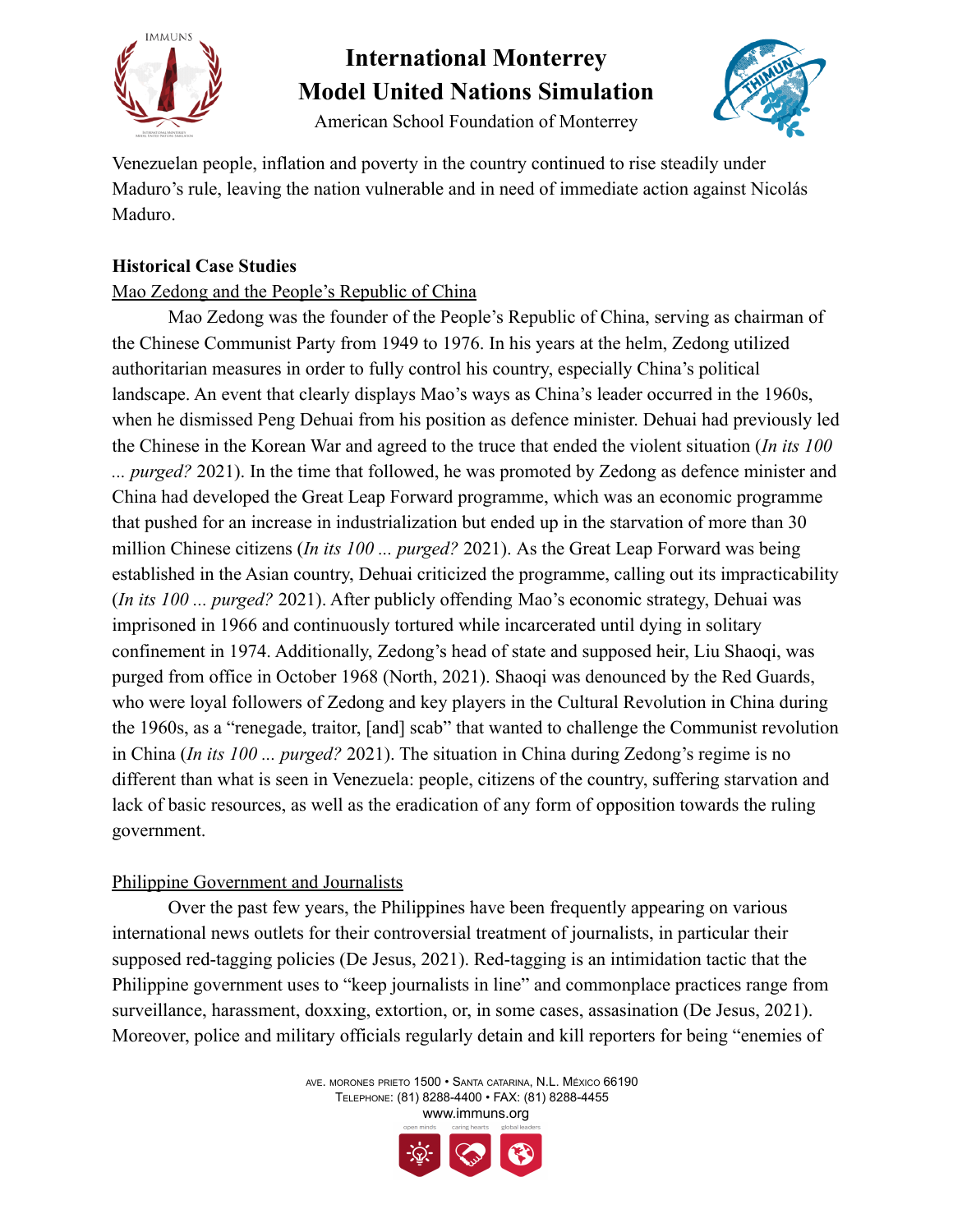

American School Foundation of Monterrey



the state" and later give inconsistent information on their reasoning while simultaneously delaying the judicial process (Beltran, 2021). In some cases, journalists can be detained for months on end with no updates on their current legal standing. Nonetheless, it is also well known that these members of the police and military are rarely held accountable for their actions and often repeat these same crimes over and over again. This hostile environment is only made worse by comments high ranking officials make on these situations in attempts to justify their actions. As President Duterte put it in 2016: "just because you're a journalist, you are not exempted from assasination" (Cullen, 2020). Some say that this was a declaration of outright war against the press, indicating a new era of ruthlessness in a nation whose government is more concerned with their image than their citizens. Clearly the government fears the media's power to report various crimes and events that might be detrimental to their image. The fact that most of the dead journalists in the country were reporting on corruption, election fraud, and human rights violations is evidence of such a claim (Cullen, 2020). Since the start of Duerte's term in 2016, a total of 21 journalists have been killed in the Philippines while only a fraction of these cases have ended with a conviction (*Journalist shot dead ... office* 2021). The current state of the nation provides only uncertainty for the people of the Philippines for both their lives and freedom of speech. This case is similar to that of Maduro because in the Philippines the government covers up their crimes and denies them to the public, similarly to Maduro's government.

#### Fidel Castro's Harassment to Cuban Opposition

During the five decade rule of Fidel Castro in Cuba, a repressive system was built that punished all forms of denial and dissent to the Cuban government. Undoubtedly, the abuse and harassment caused by the Cuban government during Castro's regime is a dark legacy that still lives on within the country. During Castro's rule, numerous Cubans were forcibly incarcerated in prisons with inhumane and abysmal conditions. Moreover, the family members of those targeted by the regime were also revoked from health services, education, and political freedoms (*Cuba: Fidel Castro's ... Repression* 2016). Castro's harsh punishments were the thing that kept the country moving as a whole; intimidation demonstrated effectiveness in favor of the Cuban government. This strategy kept on promising stability for Fidel Castro during the entirety of his rule; even when many countries started moving away from authoritarian rule and society, Castro's oppressive and intimidating system mainly targeted those prosecuted in Cuba. As a result, prisoners were constantly beaten and stabbed with batons. Hence, since the prisons were poorly maintained in the country, prisoners were treated poorly, and rarely fed properly by security forces. As a result, many prisoners were victims of malnourishment and hunger which

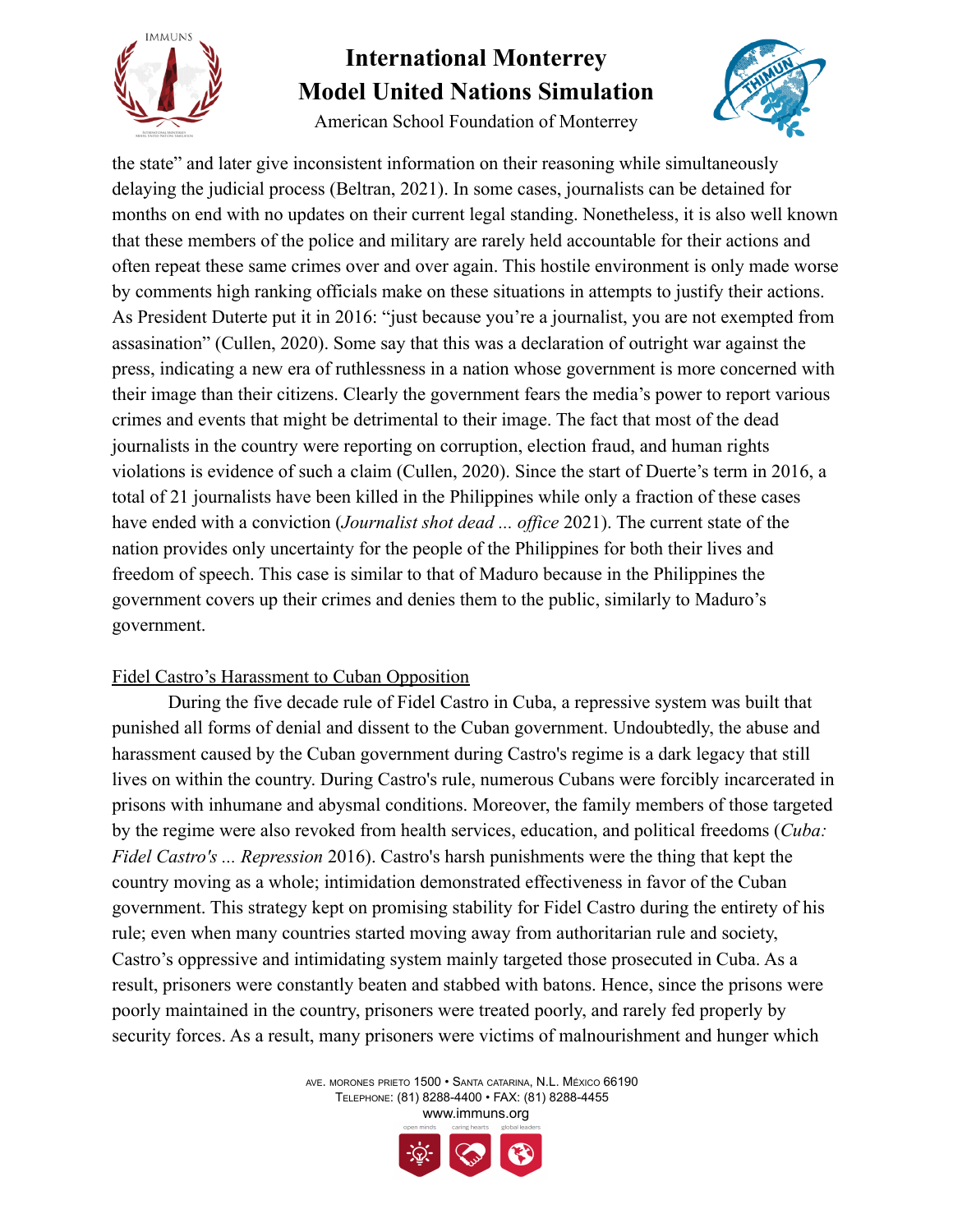

American School Foundation of Monterrey



oftenly ended up killing many victims of Castro's unjustness (*Cuba: Fidel Castro's ... Repression* 2016). Approximately, more than 11,000 Cubans were victims of Castro's regime. Although most victims of this brutal rule were opositors, many protesters in demand of better pay and basic human resources were also subjected to murder or unjustified severe injuries: "Thousands of protesters against the government and its abysmal rule were commonly confronted with fire arms and brutal force from national security," as said by Miguel Vivanco, director of the Human Rights Watch (*Cuba: Fidel Castro's ... Repression* 2016). It should be noted, these problems and oppression in Cuba are still existent. Cuban Archives demonstrate how thousands of Cubans have been killed in these confrontations even after Castro's death. Plus, these archives also demonstrate evidence of how minors and children were killed, something considered to be illegal and extrajudicial in many countries. It is unclear whether Cuba will keep on finding itself in this repressive system which has been dismantling the nation for decades. In the end, Cuba will keep on suffering the consequences for their actions towards their citizens, something shamed upon by many nations in the world.

#### Narcosobrinos Affair

On November 13th, 2015, Efraín Antonio Campo Flores and Francisco Flores de Freitas, both directly related to Nicolás Maduro and his wife Cilia Flores, were arrested for narcotics trafficking after attempting to transport 800 kilograms of cocaine into US territory (Guerrero et al., 2015). Upon their arrest "both men had Venezuelan diplomatic passports and openly identified themselves as the son and nephew of Flores, maintaining that they had diplomatic immunity", not only displaying a clear abuse of their power but also showing a clear and direct connection with Venezuela's head of state (Guerrero et al., 2015). Regardless, both men were swiftly turned in to the US Drug Enforcement Administration (DEA) to face immediate trial and consequently, punishment. Soon after, Maduro, his wife, and members of the government defended both men. The president himself claimed that these arrests attributed to the US were nothing but "attacks" and "imperial ambushes" via Twitter (*Venezuelan first lady's ... US* 2015). Additionally, senior Venezuelan officials and the first lady also stated that the Maduro's family members were "kidnapped" in an attempt to discredit the government due to their connection with the two perpetrators (Kurmanaev, 2015). The arrest of Nicolás Maduro's nephews was just the beginning to the whole 'Narcosobrinos affair'. Though the event attracted a lot of media coverage because of the nature of the trial and the high profile defendants, news agencies in Venezuela like *Globovisión* and *Últimas Noticias* purposely omitted the mention of the president and the first lady in an attempt to protect the government's reputation, whether it was a choice or an order is unknown. The politically charged drug case itself is also important to look at because

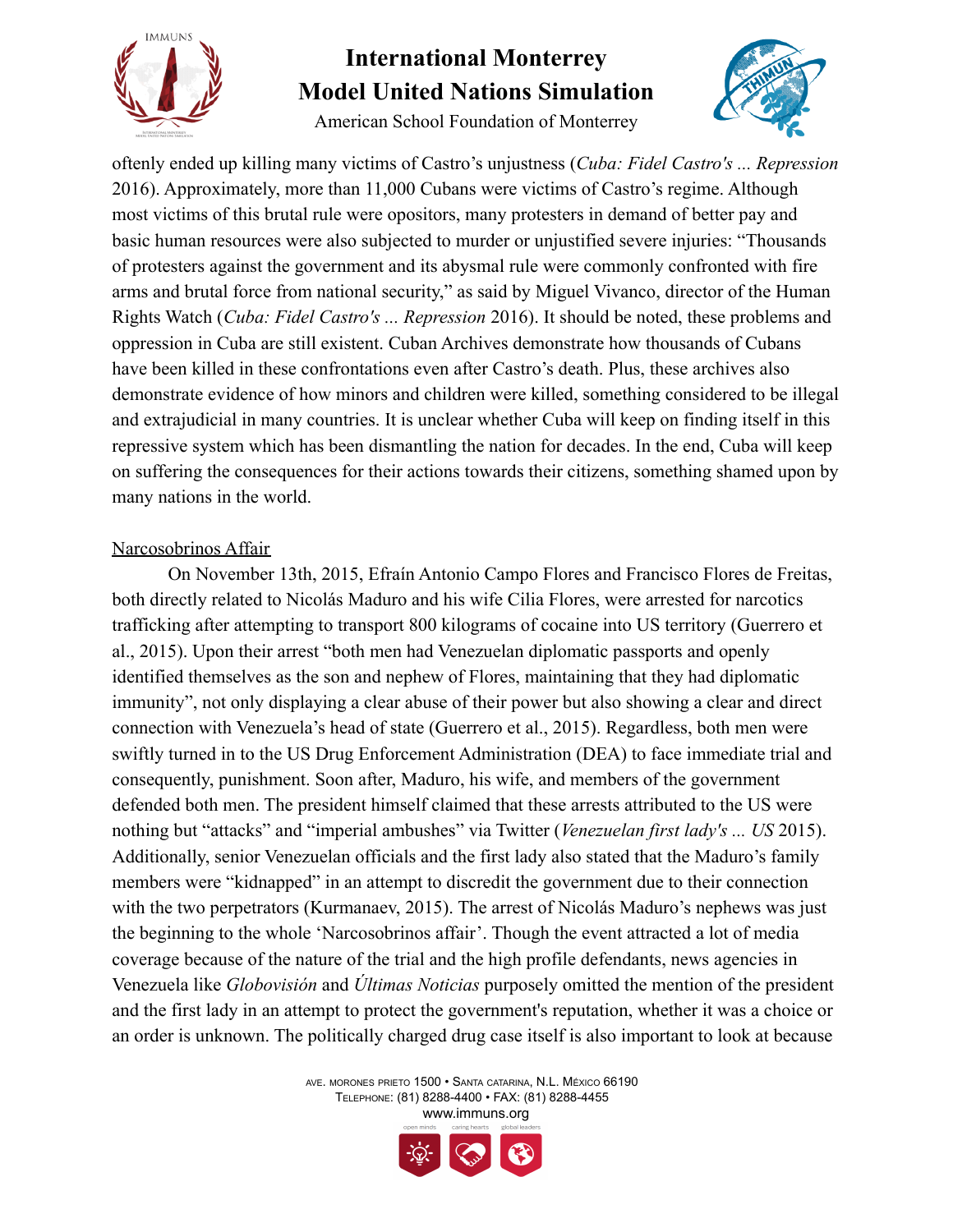

American School Foundation of Monterrey



of the events that unfolded with the trial. It was reported that two important witnesses against Campo and Flores were murdered shortly before and after the men were arrested (*Witness Killings Deepen ... Case* 2016). The witness murder, unreliable media coverage, and association with the executive branch of the country make the "Narcosobrinos affair" an important event in Maduro's prsidency and show a potential abuse of power from his actions in order to protect his name and family. Bruce Bagley, an expert on South American drug trafficking at the University of Miami, alleged that the case against Campo and Flores only showed a small portion of the 'rampant' corruption in Venezuelan power circles. Thus, demonstrating that the whole case "suggests a culture that drug trafficking is routine and daily fare for someone with contacts in the presidential palace" (Adams, 2016).

#### **Past UN Actions**

Ever since Nicolás Maduro was elected into office, the UN recognizes Venezuela's governing body as its official representative, meaning that they have accepted Maduro's position as Venezuelan leader despite Juan Guaidó being recognized as acting president by many countries (Nichols & Wroughton, 2019). The UN is also incapable of "[ramping] up a humanitarian response", as once requested by Guaidó in a letter directed to UN Secretary-General Antonio Guterres, in Venezuela seeing as they require approval from Maduro or authorization from the UN Security Council (Nichols & Wroughton, 2019). Following Guaidó's request, Guterres mentioned that the UN was eager and ready to "increase their activities in Venezuela in the areas of humanitarian assistance and development", but without Maduro's cooperation, the UN is powerless when trying to help the Venezuelan crisis (Nichols & Wroughton, 2019). A notable interaction between the UN and Venezuela occurred in June 2013, Maduro's first year as president of the unstable nation, when the Food and Agriculture Organization (FAO) congratulated the Maduro administration and the past effort of the Chávez administration for reducing the number of "hungry people by half over the past 20 years" (Rueda, 2013). Nonetheless, the Venezuelan citizens expressed discontent with the recognition given to its government because food shortages were becoming more common as the years progressed, along with an economic decline that inflated food prices more than ever before.

In more recent years, the UN has also engaged two different Independent International Fact-Finding Missions to Venezuela, the second of which finished in mid-September 2021. The investigative team alleges that the Maduro administration has used "intimidation against civil society organizations" in order to ensure their position as the leaders of the state and prevent actual change in Venezuela (*Stop criminalizing civil ... authorities* 2021). The same report claims that the government has also used the justice system to incarcerate "real or perceived" political

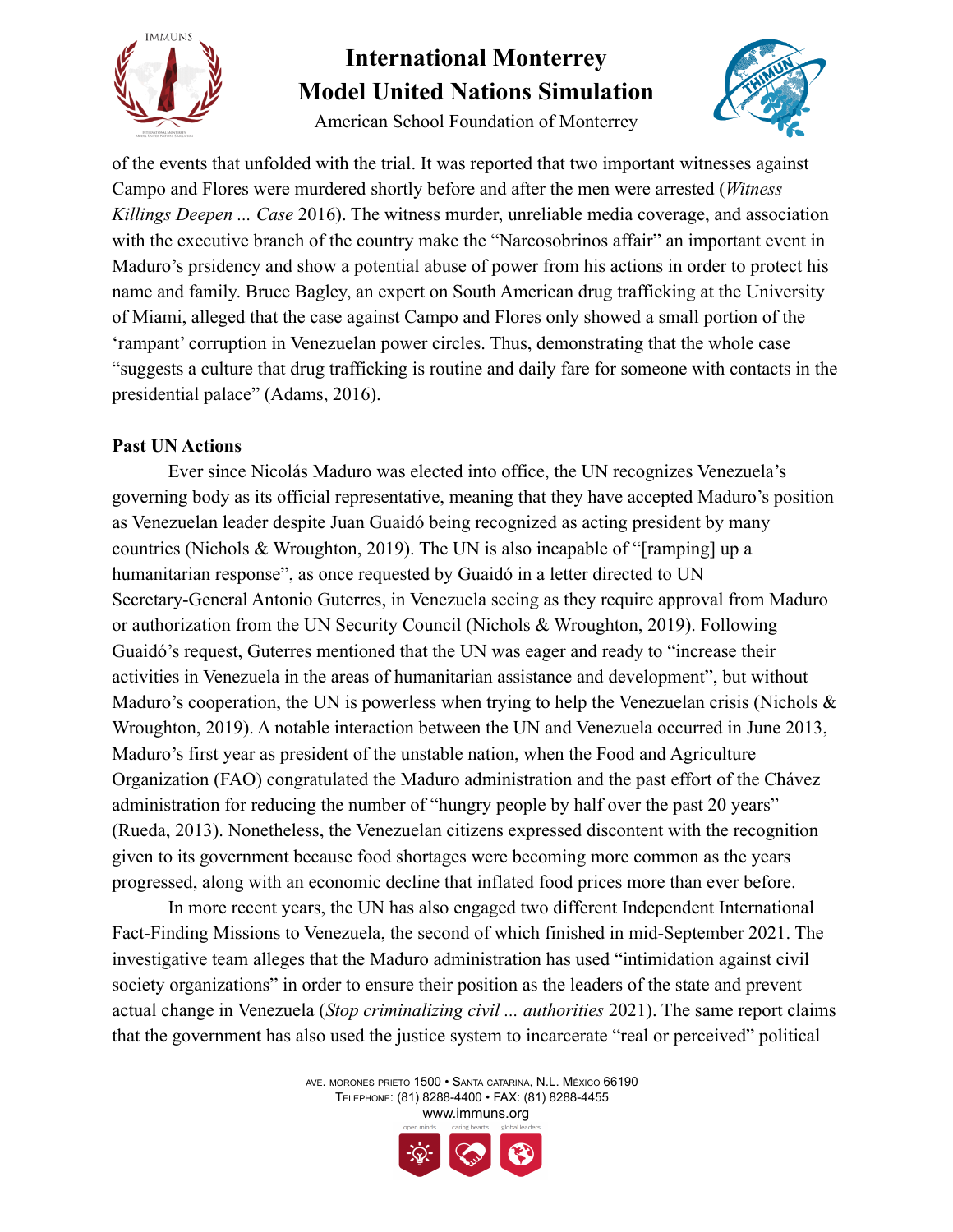

American School Foundation of Monterrey



opponents (*Venezuela's justice system ... probe* 2021). In total, there were 183 recorded detentions that were considered "irregularities" within the justice system that violated at least one procedural or constitutional amendment (*Venezuela's justice system ... probe* 2021). Although this might not seem like a major step into the resolution of this conflict, these reports provided the international community with essential information that would be otherwise difficult to obtain without cooperation with Venezuela directly, therefore it demonstrates some degree of effort on behalf of the UN.

On the other hand, the UN has implemented extremely harsh sanctions on the country that are endorsed by various world leaders such as US President Joe Biden and French President Emmanuel Macron. These sanctions impact Venezuela's ability to grow economically and their ability to support their citizens. Maduro calls them "financial, monetary, commercial, economic, energy persecution" that intends to make an example out of Venezuela and rob them of their rightful place in the "new world" (*Venezuela demands the ... world'* 2021). This comes after the Venezuelan government announced that they will be moving forth with a "comprehensive agenda to advance in the social and economic recovery" with the support of Mexican President Andres Manuel Lopez Obrador, the Norwegian Government, the Russian Federation, and the Netherlands (*Venezuela demands the ... world'* 2021). Some experts argue that these sanctions are part of the reason that the situation in Venezuela is not getting better and only seems to affect the human rights of the people within the country's borders by making basic resources nearly impossible to attain (*Independent UN rights ... Venezuela* 2021).

#### **IV. Key Players and Points of View**

#### The United States of America

Since the beginning of the Venezuelan Presidential Crisis, a topic with major influence in Venezuela since 2017, the US has publicly recognized Interim President, Juan Guaidó, and the National Assembly as the acting government in the nation (*U.S. Relations With Venezuela* 2021). Periodically, more than sixty countries joined the statement along with the US siding with Maduro's defiance. Examples of nations publicly defending this statement include the EU, Brazil, Colombia, Canada, Japan, South Korea, Ecuador, Chile, Uruguay, and Paraguay. Moreover, the US condemns and declares the parliamentary elections in December as rigged elections, illegitimately organized by Nicolás Maduro's regime. As a result, funding from the US Government aids Juan Guaidó and his cabinet with the goal to eventually restore democracy. The Independent Party of Juan Guaidó, which contested the Venezuelan government, clearly believes that polls published by the United Socialist Party of Venezuela (PSUV) in December 2020 are

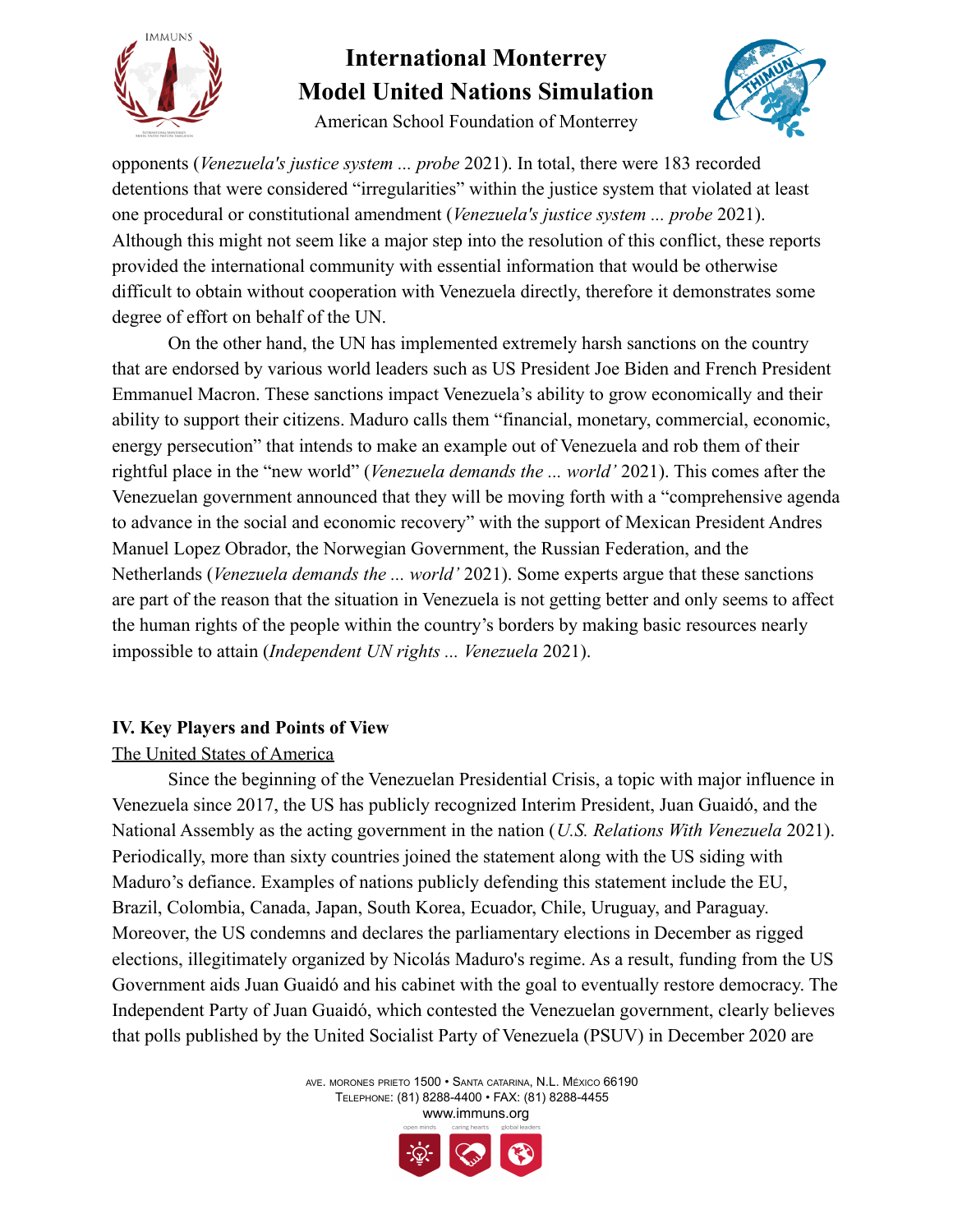

American School Foundation of Monterrey



false and inaccurate. Hence, Juan Guaidó received massive support internationally and in his country even before the polls were published. This comes to demonstrate how Guaidó should have won the elections if the system was fair and diplomatic (*OAS Resolution Condemns ... Venezuela* 2020). The US does project that Maduro's government is not the actual office in the country. Plus, the PSUV is also constantly referred to as a regime and a dictatorship. Currently, the US is not enacting military activity in any way in the country; the US does have an American consulate in Caracas. President Joe Biden has rejected meeting with Nicolás Maduro multiple times to negotiate due to the American government's statement on the lack of democracy present in Maduro's regime. However, President Biden does seek to meet with Juan Guaidó and his cabinet eventually. Meanwhile, Nicolás Maduro seeks recognition and cooperation from the US, the American government firmly continues to deny cooperation until democracy is improved. The mission and vision that the American government has on Venezuela is for Juan Guaidó to eventually succeed and enter office.

#### Canada

Canada has been known to be deeply concerned by the political, economic, and humanitarian crisis in Venezuela. The country has become essential in the impact of several statements and resolutions in order to help ease the tension in Venezuela. According to the government of Canada, the nation was involved in the resolution at the "G7, the G20, the UN Human Rights Council, the Organization of American States and the Lima Group in support of the people of Venezuela" (*Canada and the ... crisis* 2019). They have joined forces to improve the quality of life in Venezuela. Additionally, Canada has made serious impacts to host and integrate Venezuelan migrants and refugees and respond to their needs: "Since 2019, for example, it has committed over 86 million in international assistance" (*Canada and the ... crisis* 2019). In September 2020, the UN Fact-Finding Mission on Venezuela released a report exposing the participation of members of the Maduro regime in acts that may be considered "crimes against humanity" (*Canada and the ... crisis* 2019). For that reason, Canada has joined with partners in the Americas in order to take the situation to the International Criminal Court based on credible reports of "systematic violations of human rights and acts of significant corruption" (*Canada and the ... crisis* 2019). Currently, the nation continues to work with like-minded partners to identify and impose sanctions on people associated with Nicolás Maduro's administration.

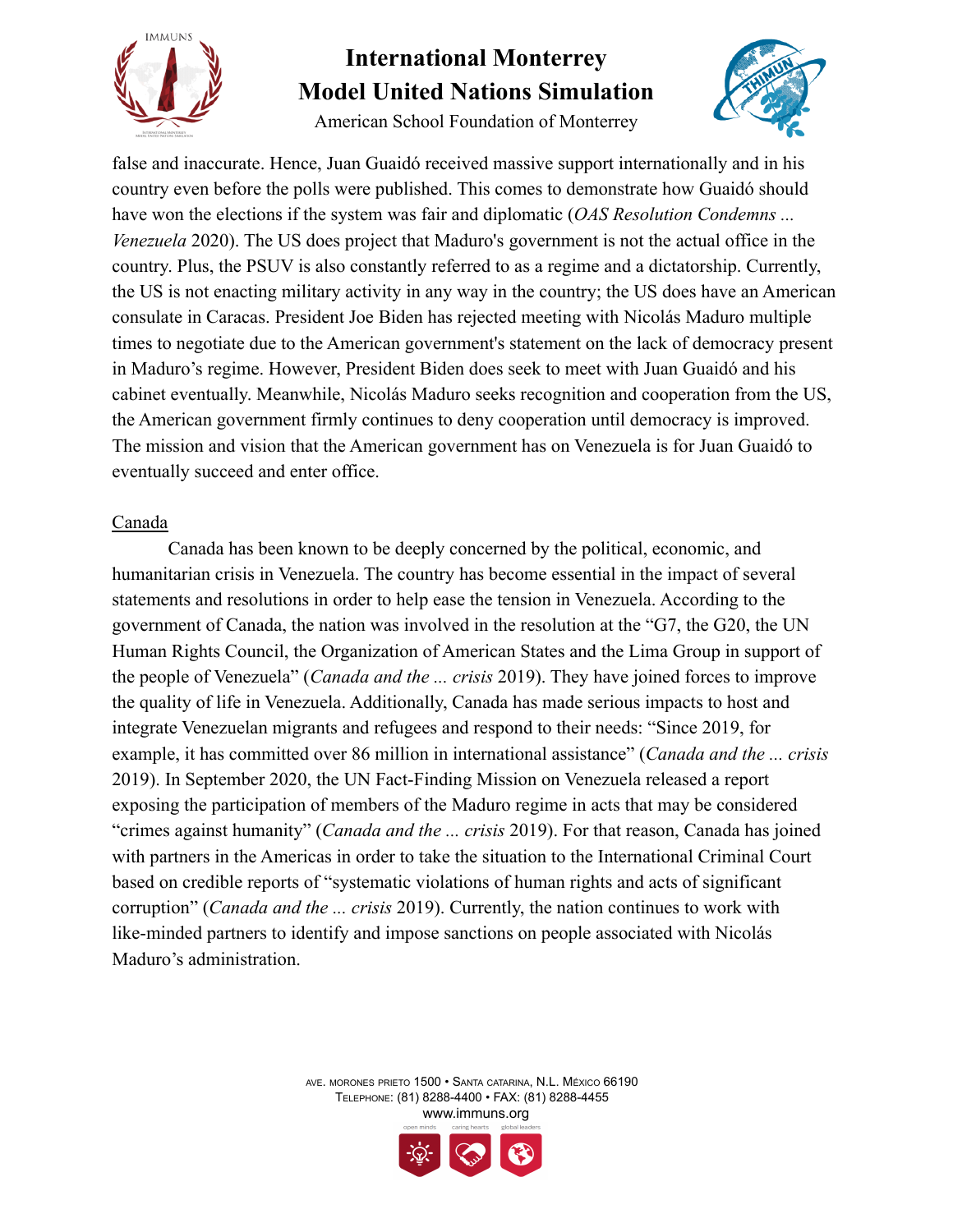

American School Foundation of Monterrey



#### National Bolivarian Armed Forces of Venezuela

A fundamental piece of the current governmental regime in Venezuela is their military, which has been on Maduro's corner ever since he replaced Hugo Chávez in 2013. In the time period that Chávez was the supreme leader of Venezuela, he received total support from the armed forces by promoting active members into senior officers, generating a deep attachment between the military and the Venezuelan president, something that did not change when the power vacuum in the troubled nation was filled by Nicolás Maduro. As matters in the nation quickly deteriorated, it was of high importance that the president and the country's military remain loyal to one another, which led to a large increase in Venezuelan admirals and generals. As of now, there are a total of 2,000 top-ranked officers in Venezuela's military, which houses only 63,000 troops (Ellsworth & Armas, 2019). To put the number into perspective, the US has 173,000 troops in their armed forces and has half the number of generals and admirals that Venezuela has (Ellsworth & Armas, 2019). Furthermore, an unnecessary abundance of highly-ranked commanders has created a highly dysfunctional system in the armed forces, one where there is no clear leading branch in the military. Despite the majority of lower-class officers and many high-class officers desiring to leave Maduro's side and join the opposition, the powerful order-enforcing group in the country has made no change in its stance on Maduro, as shown when acting president Juan Guaidó attempted to convert the military's political stance and failed to do so (Ellsworth & Armas, 2019). Moreover, Guaidó has previously mentioned that a lack of "ability to speak openly, directly with each of the sectors" is the reason why it has been difficult to turn the military against Maduro, while also stating that "it has to do with the persecution inside the Socialist Party, inside the armed forces" (Ellsworth & Armas, 2019). The power-hungry armed forces group has immensely benefited from Nicolás Maduro's time as Venezuela's leader, becoming the key factor that has halted progress in the nation and protected Maduro from the flustered citizens and politicians that oppose his way of rule.

#### Juan Guaidó

Formerly one of the leaders of the Venezuelan Opposition Party, Juan Guaidó used to be the sole political opponent to the Maduro Administration's regime during the presidential election of 2019, when he declared himself the interim president of Venezuela (Sonneland, 2017). Since then, he has taken the role of President of the National Assembly of Venezuela and oversees most of the legislative body in the country and is the "highest-ranked opposition leader" in government (*Venezuela's Maduro 'pardons' ... detainees* 2021). For this reason, he has taken the "bulk of the blame for his failure to deliver" on his promises to supporters of the opposition (Cabrices & Stolk, 2021). During his time in the opposition movement, he participated in general

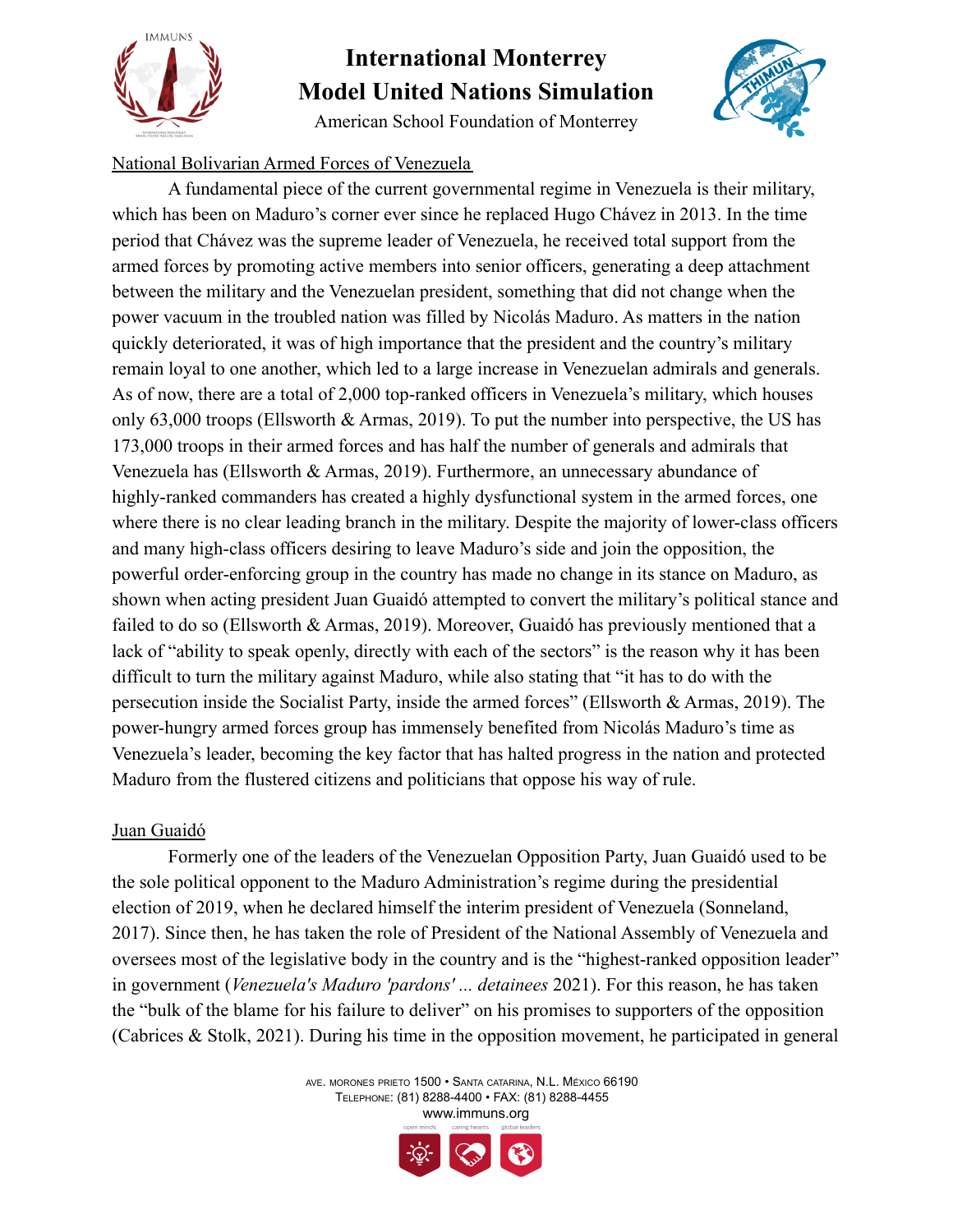

American School Foundation of Monterrey



strikes, election boycotts, marches, negotiation, mediation, and international negotiations but has little to show for it (Cabrices & Stolk, 2021). Many regard him as the main reason for the prosecution of his former allies in the movement, like his close friend Freddy Guevara who was recently incarcerated for "ties to extremist groups" (Fernandez Viloria, 2021). His former allies, in particular, accuse him of "ratting out" the leaders of the opposition in exchange for political gain (Sonneland, 2017). This, however, is only partly true, the armed forces have repeatedly threatened Guaidó and his wife with lethal force (*Venezuela opposition figure ... arrested*, 2021). In many ways his safety depends on his compliance to the Maduro Administration and is, therefore, unable to create meaningful change, making him a puppet who promotes "coexistence" between Maduro and opposition supporters (Rosati & Vasquez, 2019).

#### Nicolás Maduro

Having held the title of president since 2013, he is one of the longest-serving presidents in the history of Venezuela (Wallenfeldt, 2021). Despite the ongoing presidential crisis, Maduro is still widely recognized as the official head of the country, with strong support from the government—which consists mostly of his supporters—and the National Bolivarian Armed Forces of Venezuela, but not his citizens. Though Venezuelans can "vote [leaders] out of office, protest for them to change course or resign, or make demands through face-to-face dialogue" in order to demand democratic change, this has not worked against Maduro even with his unpopularity (Smilde, 2019). The president "has managed to retain power amid a collapsing economy" despite the growing demand for him to leave (Gigova & Lemons, 2021). Even with the aforementioned economic crisis and countless issues explained previously which Maduro and his administration are partly to blame, he puts up a very proud and patriotic front claiming that all he does is with the country's best interest at heart. However, the president's mandate has not gone under the radar. Just recently, the ICC's chief prosecutor Karim Khan announced that he "will open an investigation into possible crimes against humanity in Venezuela" (Buitrago & Sequera, 2021). Though this investigation was met with approval from the opposition and the public, Maduro's reaction was not as enthusiastic. The official statement from the government says that though the president respects the work the ICC does, it does not approve it. Additionally, in a memorandum signed by both Maduro and Khan, it was reassured that the state of Venezuela does not "[justify] the movement from the preliminary examination phase to [an] investigation phase" (Buitrago & Sequera, 2021). Nicolás Maduro also went on to say that Venezuela will be open to cooperation and support to find "truth" and "justice", which in Maduro's agenda means disproving the claims of crimes against humanity that opened the investigation in the first place (Gigova & Lemons, 2021).

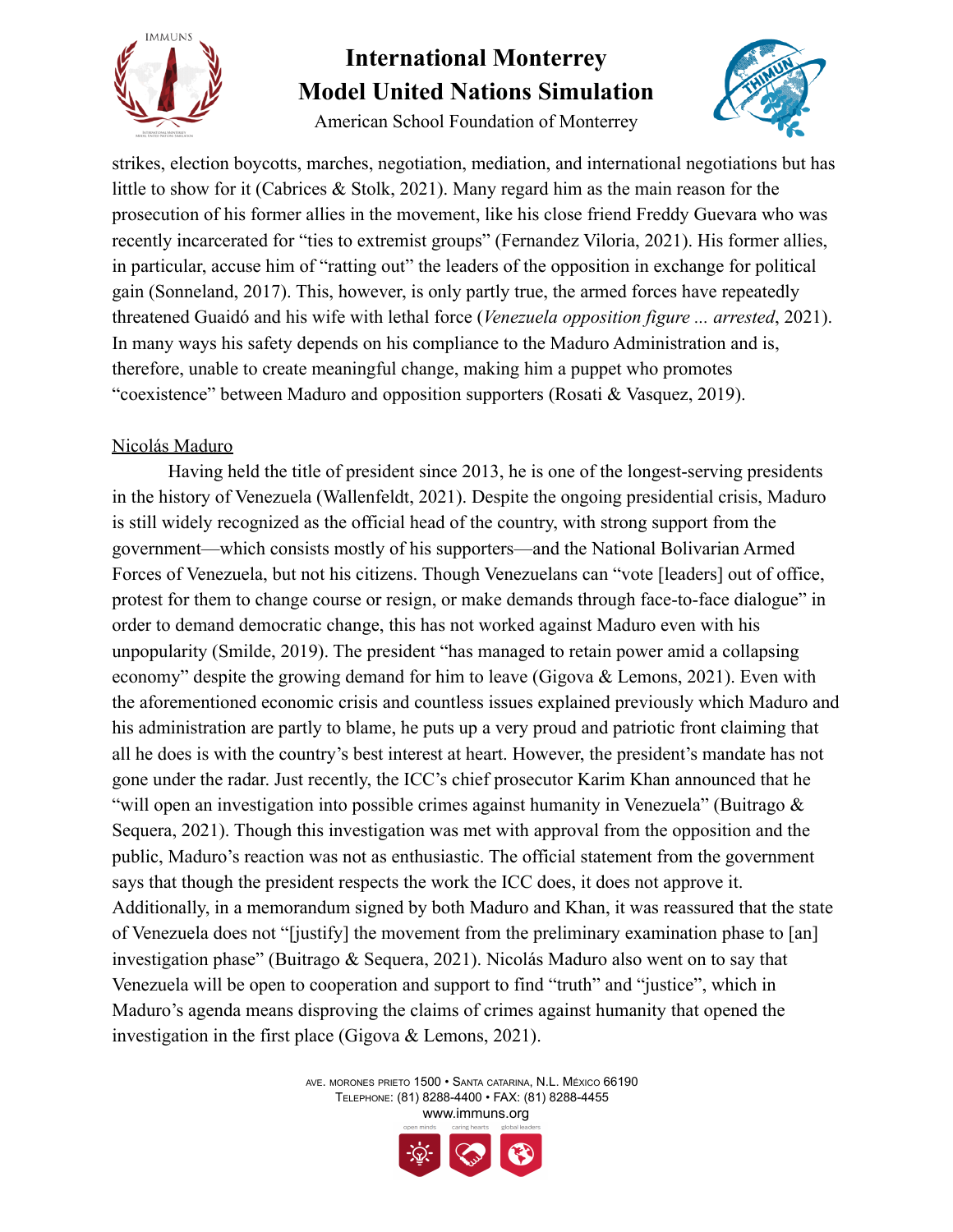

American School Foundation of Monterrey



#### **V. Possible Solutions**

For Nicolás Maduro to pay for his crimes, he must be extradited away from Venezuela to be taken into justice. However, for this to happen, the International Criminal Court must come to an agreement of prosecuting Maduro for his crimes and violence caused in Venezuela against the opposition. The International Criminal Court can send out criminal investigations to the Security Council, which will be able to enforce justice to international cases if agreed upon (*About the Court* 2021). Meaning, the US, Russia, China, and India can cooperate even though they are not a part of the intergovernmental organization. Since February 2018, it is unclear whether Venezuela is an acting member of the ICC as the nation currently stands under investigation. However, if agreed upon by the committee, enforced with sanctions, and political pressure, Venezuela may see a change in their acting government (*How the Court Works* 2021). Therefore, justice is to be made for the victims of the Maduro regime and democratic elections can be held in the country. The ICC must also take into consideration the effects that revoking the nation's actual government with international pressure will have on its citizens (Romo, 2019). The reason being, as seen in other governments ever contested in the past, crime rates may rise and humanitarian aid and resources may also shatter. Hence, requesting the Security Council's involvement in a UN intervention in the country may be a possibility. In effect, if this UN intervention is possible, violence may reduce and people may have secure access to humanitarian resources. However, a motion for intervention from the UN may not be possible, so the committee must think of other short-term solutions, such as promoting non-governmental organizations (NGOs), which, with enough funding, may be enough to secure humanitarian aid in the country if Maduro is to be extradited from Venezuela. Currently, it is uncertain whether it is even possible to achieve the sentencing of Nicolás Maduro. Meaning, the International Crime Court will mainly need to focus on short-term solutions which call on democracy and life quality in the nation.

Given that Venezuela gave it's ratification of the Roman Statute on June 7th 2000, Maduro's actions can have international consequences. The ICC has jurisdiction to prosecute over Roman Statute crimes committed in the territory of Venezuela and its nationals. According to the ICC preliminary examination of the 2017 Venezuelan crisis, there exist grounds for an in depth examination which would focus on alleged "crimes against humanity, particularly in the context of detention, have been committed in Venezuela since at least April 2017" (*Venezuela* 2021). Generating a conclusive investigation and drawing out concrete charges can be one of the most impactful ways to bring Maduro to justice in the eyes of the international arena, and help give victims of Maduro's actions peace. A change in government in Venezuela can be seen as the

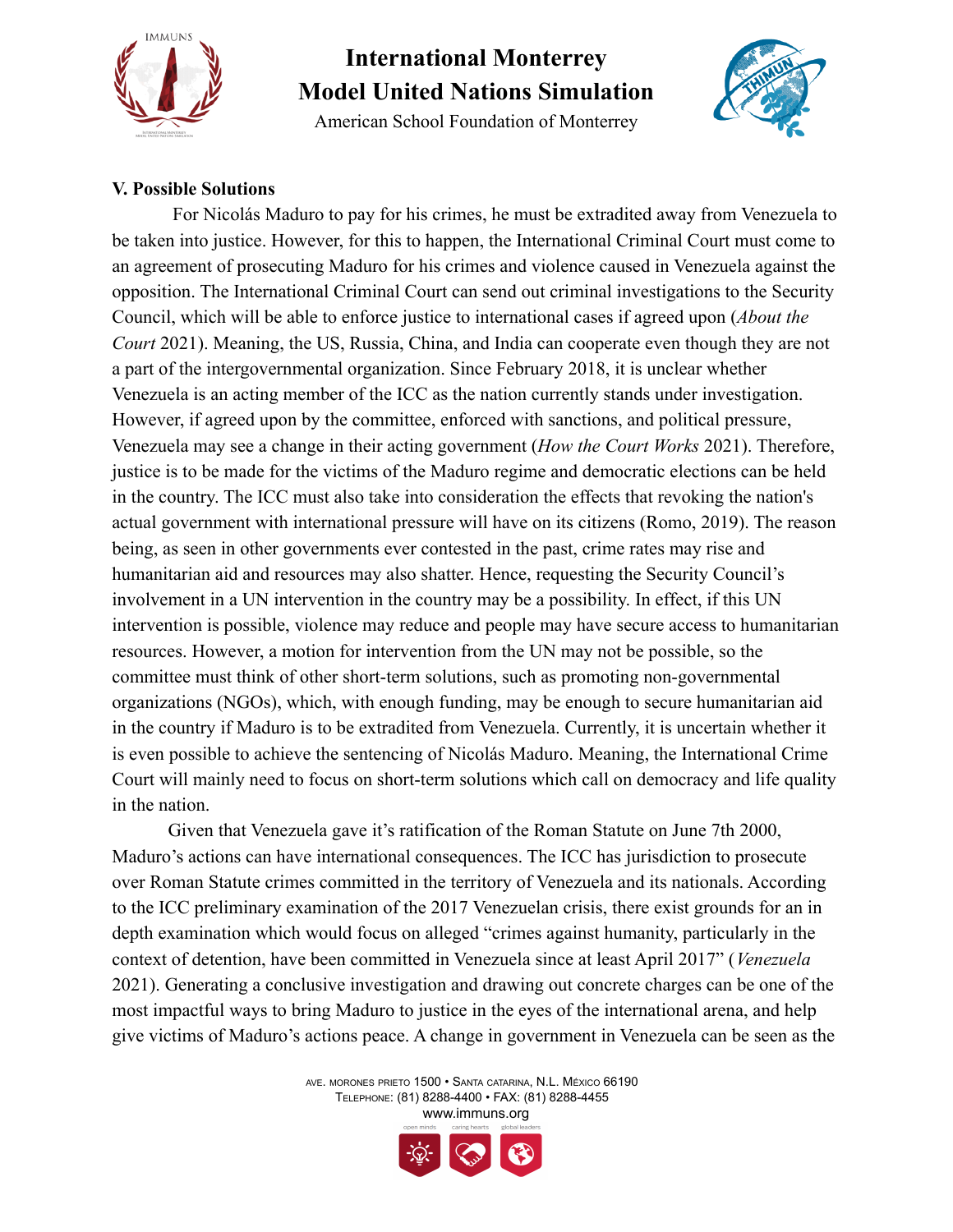

American School Foundation of Monterrey



most impactful part of the re-construction of a democratic nation built on the same principles as the rest of the international community.

#### **VI. Current Status and Charges**

Although many victims of this tyrannical behavior will not be able to receive compensation or justice for the abuse they have endured, it is still possible to protect the lives of future victims and Venezuelan citizens. Nonetheless, it is important to understand whether or not these accusations are true in the first place. If the court finds all these accounts to be true and directly the fault of Nicolás Maduro, then the subsequent punishment will be well deserved. However, if these charges prove to be false and he is still found guilty, then there will be an innocent man being punished for crimes he did not commit. In a way, the court will be in charge of finding justice for not only the victims and their families, but also Nicolás Maduro. Meaning, it may not be a possibility to extradite and incarcerate Maduro. However, the International Criminal Court may be able to seek justice for those affected by injustice in the country. Currently, aid entering the country is denied and burned in the country's borders. The reason being, the government denies accepting that the country requires resources for its people. In order for NGOs to function properly in Venezuela, the court must acknowledge the denial of resources in the country as a crime that impacts the humanitarian crisis occurring in Venezuela.

When approaching this trial, the judges must consider that this is a delicate and multifaceted problem. For example, attorneys should address the censorship and media attacks that the President is responsible for, violating the right of having information and free speech. Besides his attacks on the press, the creation of the Constituent Assembly is a clear abuse of his presidential power by creating a council filled with people from his party to rewrite the constitution to his favor. The state at which Maduro has left the country not only economically but at a social level is truly alarming with protests, fights, and an overall instability breaking out all around the country. If the court were to find Nicolás Maduro guilty of the crimes he is being accused of, attorneys must also consider what will come next for Venezuela. First of all, his supporters and party members will do anything in their power to keep him and his policies in office. Attorneys must consider the use of the Constituent Assembly and how to make sure Maduro is not able to remain president. Not only that but the government will be left in shambles, making it hard for the opposition to take power and leaving the country's administration more vulnerable and unstable than ever before. Additionally, the interim president, Juan Guaidó will need support at a global level and from the UN in order to gain recognition and leave Venezuela with at least some hope for the future.

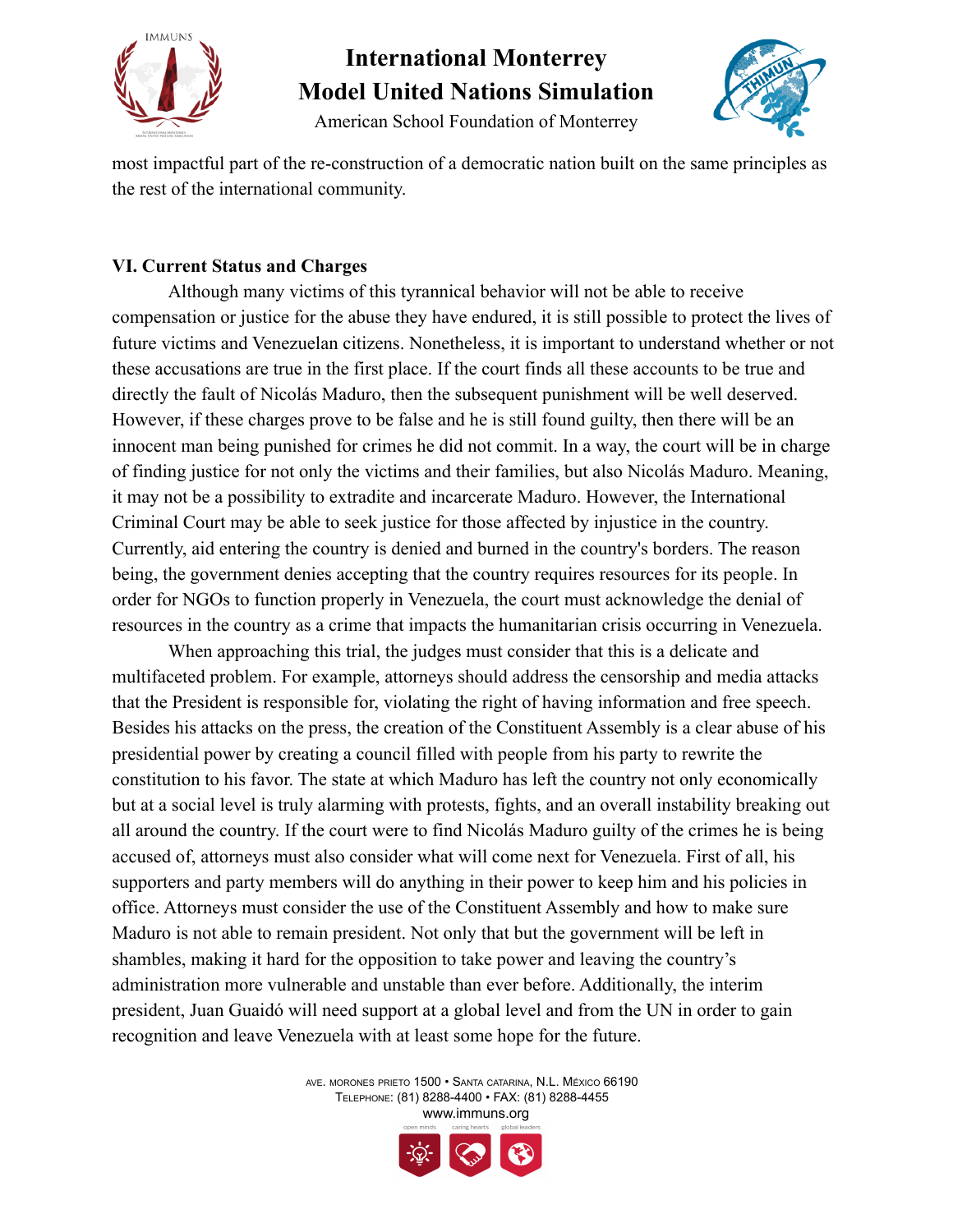

American School Foundation of Monterrey



A rebellious Venezuela, led by opposing politicians like Juan Guaidó, has become the quintessential factor that gives the country an opportunity to take down Nicolás Maduro and prosper once again. Not to mention, Guaidó is currently recognized as the official leader of Venezuela by various influential countries. Having gathered the support of the international community, desperate Venezuelans have been willing to protest and stay on their feet despite the abundance of problems that the nation faces due to the president's actions. Finally, many members of the Venezuelan armed forces have wanted a change in government for years, which is another piece to the puzzle that opposing leaders like Guaidó can take advantage of, seeing as Maduro becomes completely vulnerable without the support of his military. The International Criminal Court has started to investigate alleged crimes against humanity that were committed during Venezuela's crackdown against anti-government protests in 2017. This is one of the many specific instances that attorneys need to understand and bring up in court in order to help their case become more reliable to the panel of judges. The attorneys who will defend Maduro need to take into consideration all of the possible crimes the defendant can be charged with before the trial so that the team does not fall behind.

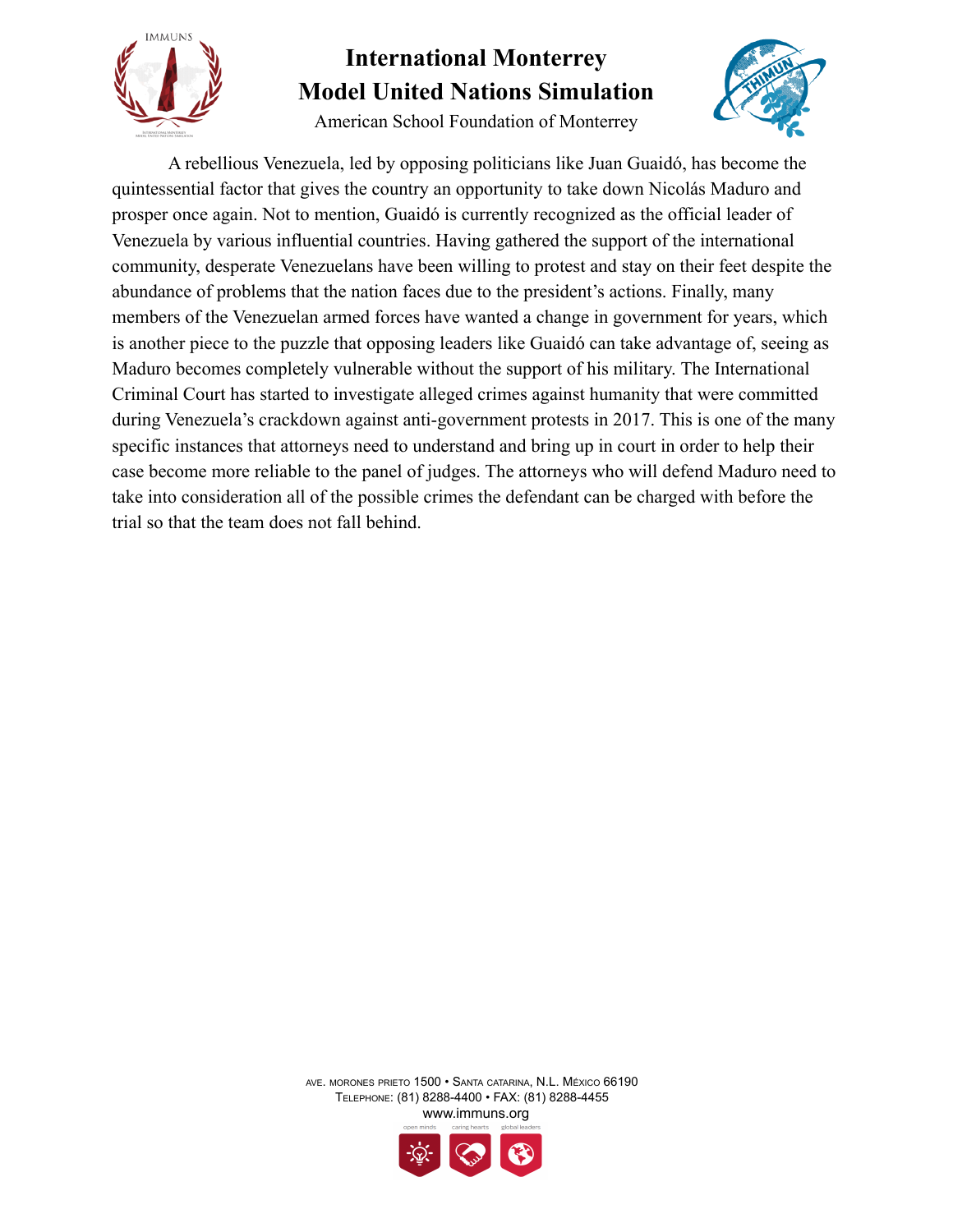

American School Foundation of Monterrey



#### **VII. Bibliography**

- Adams, D. C. (2016, July 25). *Venezuela drug case reveals 'rampant' culture of corruption in circles of power*. Univision News. [https://www.univision.com/univision-news/latin](https://www.univision.com/univision-news/latin-america/venezuela-drug-case-reveals-rampant-drug-culture-in-circles-of-power)[america/venezuela-drug-case-reveals-rampant-drug-culture-in-circles-of-power](https://www.univision.com/univision-news/latin-america/venezuela-drug-case-reveals-rampant-drug-culture-in-circles-of-power).
- Agence France-Presse. (2020, October 25). *Venezuela opposition figure López has secretly fled, family says*. The Guardian. [https://www.theguardian.com/world/2020/oct/25/venezuela](https://www.theguardian.com/world/2020/oct/25/venezuela-opposition-figure-leopoldo-lopez-secretly-fled-madrid)[opposition-figure-leopoldo-lopez-secretly-fled-madrid](https://www.theguardian.com/world/2020/oct/25/venezuela-opposition-figure-leopoldo-lopez-secretly-fled-madrid).
- Agence France-Presse. (2021, October 31). *Journalist shot dead in Philippines, 21st killed since Duterte took office*. South China Morning Post. [https://www.scmp.com/news/asia/south](https://www.scmp.com/news/asia/southeast-asia/article/3154345/journalist-shot-dead-philippines-21st-killed-duterte-took) [east-asia/article/3154345/journalist-shot-dead-philippines-21st-killed-duterte-took.](https://www.scmp.com/news/asia/southeast-asia/article/3154345/journalist-shot-dead-philippines-21st-killed-duterte-took)
- Al Jazeera Media Network. (2021, July 2). *In its 100 years, who has China's Communist Party purged?*. Al Jazeera. [https://www.aljazeera.com/news/2021/7/2/in-its-100-years-who-has](https://www.aljazeera.com/news/2021/7/2/in-its-100-years-who-has-china-communist-party-purged)[china-communist-party-purged](https://www.aljazeera.com/news/2021/7/2/in-its-100-years-who-has-china-communist-party-purged).
- Associated Press in Caracas. (2017, July 8). *Venezuela opposition leader moved to house arrest after three years in prison*. The Guardian. [https://www.theguardian.com/world/2020/oct/](https://www.theguardian.com/world/2020/oct/25/venezuela-opposition-figure-leopoldo-lopez-secretly-fled-madrid) [25/venezuela-opposition-figure-leopoldo-lopez-secretly-fled-madrid.](https://www.theguardian.com/world/2020/oct/25/venezuela-opposition-figure-leopoldo-lopez-secretly-fled-madrid)
- Azoulay, A. (2020, September 11). *Director-General condemns killing of journalists Andrés Eloy Nieves Zacarías and José Carmelo Bislick in Venezuela*. United Nations Educational, Scientific, and Cultural Organization. [https://en.unesco.org/news/director-general-cond](https://en.unesco.org/news/director-general-condemns-killing-journalists-andres-eloy-nieves-zacarias-and-jose-carmelo) [emns-killing-journalists-andres-eloy-nieves-zacarias-and-jose-carmelo](https://en.unesco.org/news/director-general-condemns-killing-journalists-andres-eloy-nieves-zacarias-and-jose-carmelo).

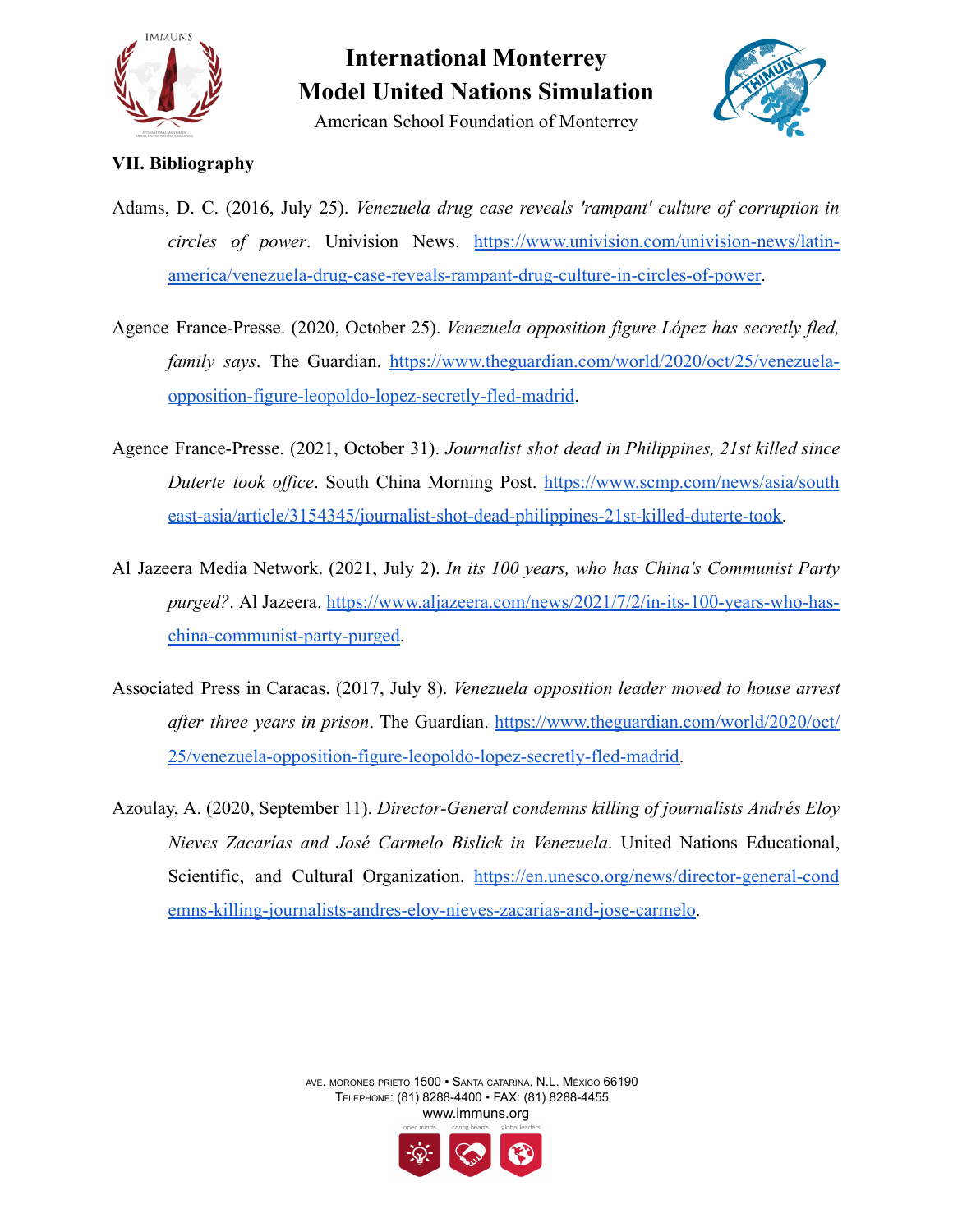



American School Foundation of Monterrey

- Beltran, M. (2021, May 19). *How a Young Journalist Was Detained in the Philippines Throughout the Pandemic*. The News Lens International Edition. [https://international.](https://international.thenewslens.com/article/151190) [thenewslens.com/article/151190.](https://international.thenewslens.com/article/151190)
- British Broadcasting Corporation News. (2015, November 12). *Venezuelan first lady's nephews on drugs charges in US*. British Broadcasting Corporation News. [https://www.bbc.com/](https://www.bbc.com/news/world-latin-america-34797783) [news/world-latin-america-34797783](https://www.bbc.com/news/world-latin-america-34797783).
- British Broadcasting Corporation News. (2017, August 30). W*hat has Venezuela's Constituent Assembly achieved?*. British Broadcasting Corporation News. [https://www.bbc.com/news](https://www.bbc.com/news/world-latin-america-41094889) [/world-latin-america-41094889.](https://www.bbc.com/news/world-latin-america-41094889)
- British Broadcasting Corporation News. (2020, September 1). *Venezuela's Maduro 'pardons' 110 political detainees*. British Broadcasting Corporation News. [https://www.bbc.com/news/](https://www.bbc.com/news/world-latin-america-53985277) [world-latin-america-53985277](https://www.bbc.com/news/world-latin-america-53985277).
- British Broadcasting Corporation News. (2021, November 4). *ICC to probe Venezuela over alleged crimes against humanity*. British Broadcasting Corporation News. [https://www.](https://www.bbc.com/news/world-latin-america-59159025) [bbc.com/news/world-latin-america-59159025.](https://www.bbc.com/news/world-latin-america-59159025)
- Broadcasting Corporation News. (2021, July 13). *Venezuela opposition figure Freddy Guevara arrested*. British Broadcasting Corporation News. [https://www.bbc.com/news/world-latin](https://www.bbc.com/news/world-latin-america-57814959) [-america-57814959.](https://www.bbc.com/news/world-latin-america-57814959)
- Buitrago, D. & Sequera, V. (2021, November 3). *ICC prosecutor says he will open investigation into Venezuela*. Reuters. [https://www.reuters.com/world/americas/icc-prosecutor-says-he](https://www.reuters.com/world/americas/icc-prosecutor-says-he-will-open-investigation-into-venezuela-2021-11-03/)[will-open-investigation-into-venezuela-2021-11-03/](https://www.reuters.com/world/americas/icc-prosecutor-says-he-will-open-investigation-into-venezuela-2021-11-03/).

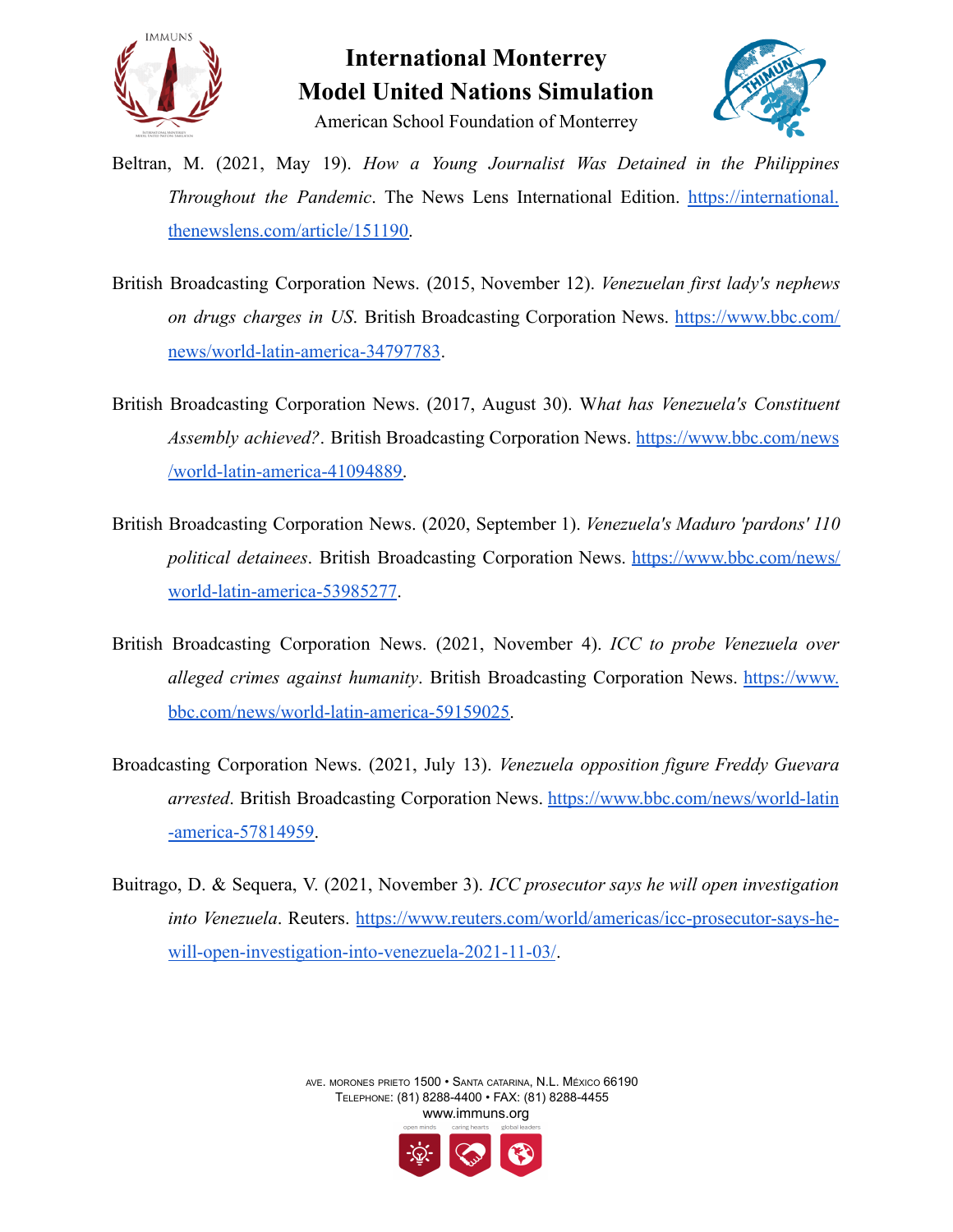



- Cohen, L. (2019, January 28). *How Venezuela got here: a timeline of the political crisis*. Reuters. [https://www.reuters.com/article/us-venezuela-politics-timeline-idUSKCN1PN05S.](https://www.reuters.com/article/us-venezuela-politics-timeline-idUSKCN1PN05S)
- Cullen, S. (2020, November 1). *Journalism: Most dangerous job in the Philippines*. The Manila Times. [https://www.manilatimes.net/2020/11/01/opinion/columnists/topanalysis/journal](https://www.manilatimes.net/2020/11/01/opinion/columnists/topanalysis/journalism-most-dangerous-job-in-the-philippines/789719/) [ism-most-dangerous-job-in-the-philippines/789719/](https://www.manilatimes.net/2020/11/01/opinion/columnists/topanalysis/journalism-most-dangerous-job-in-the-philippines/789719/).
- Cumming-Bruce, N. (2020, September 16). *Venezuelan Leaders Implicated in Crimes Against Humanity by U.N. Investigators*. The New York Times. [https://www.nytimes.com/2020/](https://www.nytimes.com/2020/09/16/world/americas/venezuela-un-killings-torture.html) [09/16/world/americas/venezuela-un-killings-torture.html.](https://www.nytimes.com/2020/09/16/world/americas/venezuela-un-killings-torture.html)
- De Jesus, M. (2021, May 5). *2021 State of Press Freedom in the Philippines*. Philippine Center for Investigative Journalism. [http://pcij.org/article/5206/2021-state-of-press-freedom-in](http://pcij.org/article/5206/2021-state-of-press-freedom-in-the-philippines)[the-philippines.](http://pcij.org/article/5206/2021-state-of-press-freedom-in-the-philippines)
- Ellsworth, B. & Armas, M. (2019, July 28). *The Maduro mystery: Why the armed forces still stand by Venezuela's beleaguered president*. Reuters. [http://www.reuters.com/investigates](http://www.reuters.com/investigates/special-report/venezuela-military/) [/special-report/venezuela-military/.](http://www.reuters.com/investigates/special-report/venezuela-military/)
- Fernandez Viloria, L. (2021, August 31). *Venezuela opposition leader Guevara calls for 'coexistence' with Maduro*. Reuters. [https://www.reuters.com/world/americas/venez](https://www.reuters.com/world/americas/venezuela-opposition-leader-guevara-calls-coexistence-with-maduro-2021-08-31/) [uela-opposition-leader-guevara-calls-coexistence-with-maduro-2021-08-31/.](https://www.reuters.com/world/americas/venezuela-opposition-leader-guevara-calls-coexistence-with-maduro-2021-08-31/)
- Freedom House. (2015, September 10). *Venezuela*. Freedom House. [https://www.justice.gov/sit](https://www.justice.gov/sites/default/files/pages/attachments/2015/09/10/fh_fop_2015_venezuela.pdf) [es/default/files/pages/attachments/2015/09/10/fh\\_fop\\_2015\\_venezuela.pdf](https://www.justice.gov/sites/default/files/pages/attachments/2015/09/10/fh_fop_2015_venezuela.pdf).
- Garcia Cano, R., & Rueda, J. (2021, October 1). *Venezuela introduces new currency with 6 fewer zeros*. Associated Press News. [https://apnews.com/article/business-venezuela-caribbean](https://apnews.com/article/business-venezuela-caribbean-inflation-41edcf6e4a4c5010188a2921db642c39)[inflation-41edcf6e4a4c5010188a2921db642c39.](https://apnews.com/article/business-venezuela-caribbean-inflation-41edcf6e4a4c5010188a2921db642c39)

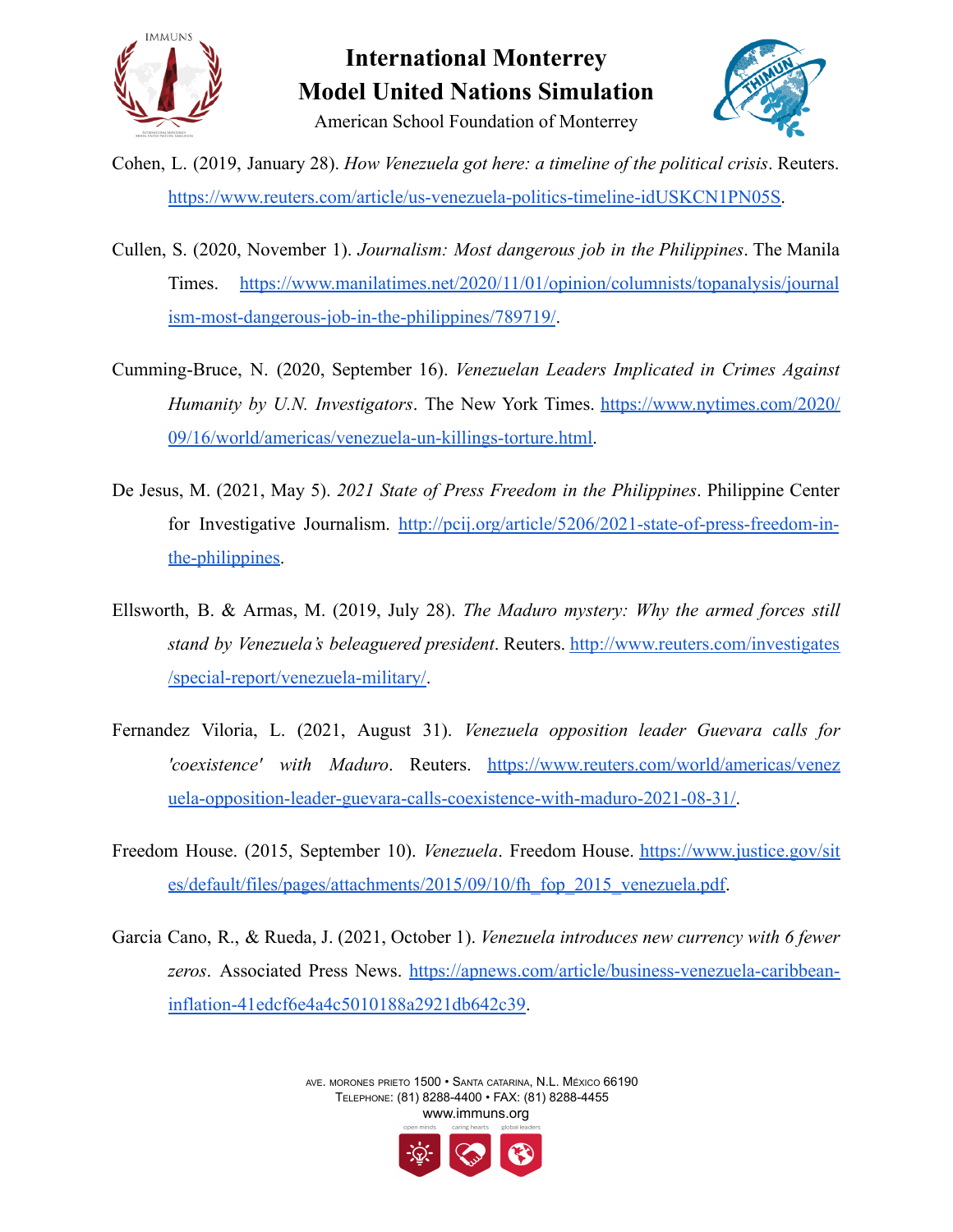



- Gigova, R. & Lemons, G. (2021, November 4). *ICC looking into claims of crimes against humanity in Venezuela*. Cable News Network. [https://edition.cnn.com/2021/11/04/amer](https://edition.cnn.com/2021/11/04/americas/venezuela-icc-crimes-against-humanity-intl/index.html) [icas/venezuela-icc-crimes-against-humanity-intl/index.html](https://edition.cnn.com/2021/11/04/americas/venezuela-icc-crimes-against-humanity-intl/index.html).
- Guerrero, K., Dominguez, C., & Shoichet, C. E. (2015, November 13). *Venezuelan President Nicolas Maduro's family members indicted in U.S. court*. Cable News Network. [https://](https://edition.cnn.com/2015/11/11/americas/venezuela-president-family-members-arrested/index.html) [edition.cnn.com/2015/11/11/americas/venezuela-president-family-members-arrested/inde](https://edition.cnn.com/2015/11/11/americas/venezuela-president-family-members-arrested/index.html) [x.html](https://edition.cnn.com/2015/11/11/americas/venezuela-president-family-members-arrested/index.html).
- Hartman, L. (2019, February 7). *Maduro's constitutional crimes*. Share America. [https://share.](https://share.america.gov/maduros-constitutional-crimes/) [america.gov/maduros-constitutional-crimes/](https://share.america.gov/maduros-constitutional-crimes/).
- Hernández, O. (2021, September 29). *Guaidó dice que recorrerá Venezuela para exigir elecciones libres y justas*. Cable News Network. [https://cnnespanol.cnn.com/2021/09/29/](https://cnnespanol.cnn.com/2021/09/29/guaido-recorra-venezuela-elecciones-libres-orix/) [guaido-recorra-venezuela-elecciones-libres-orix/.](https://cnnespanol.cnn.com/2021/09/29/guaido-recorra-venezuela-elecciones-libres-orix/)
- Human Rights Watch. (2016, November 26). *Cuba: Fidel Castro's Record of Repression*. Human Rights Watch.[https://www.hrw.org/news/2016/11/26/cuba-fidel-castros-record-repression.](https://www.hrw.org/news/2016/11/26/cuba-fidel-castros-record-repression)
- Human Rights Watch. (2017, November 29). *Crackdown on Dissent*. Human Rights Watch. [https://www.hrw.org/report/2017/11/30/crackdown-dissent/brutality-torture-and-political](https://www.hrw.org/report/2017/11/30/crackdown-dissent/brutality-torture-and-political-persecution-venezuela)[persecution-venezuela](https://www.hrw.org/report/2017/11/30/crackdown-dissent/brutality-torture-and-political-persecution-venezuela).
- Human Rights Watch. (2021, July 21). *Venezuela, the International Criminal Court, and Impunity*. Human Rights Watch. [https://www.hrw.org/news/2021/07/21/venezuela-inter](https://www.hrw.org/news/2021/07/21/venezuela-international-criminal-court-and-impunity) [national-criminal-court-and-impunity.](https://www.hrw.org/news/2021/07/21/venezuela-international-criminal-court-and-impunity)

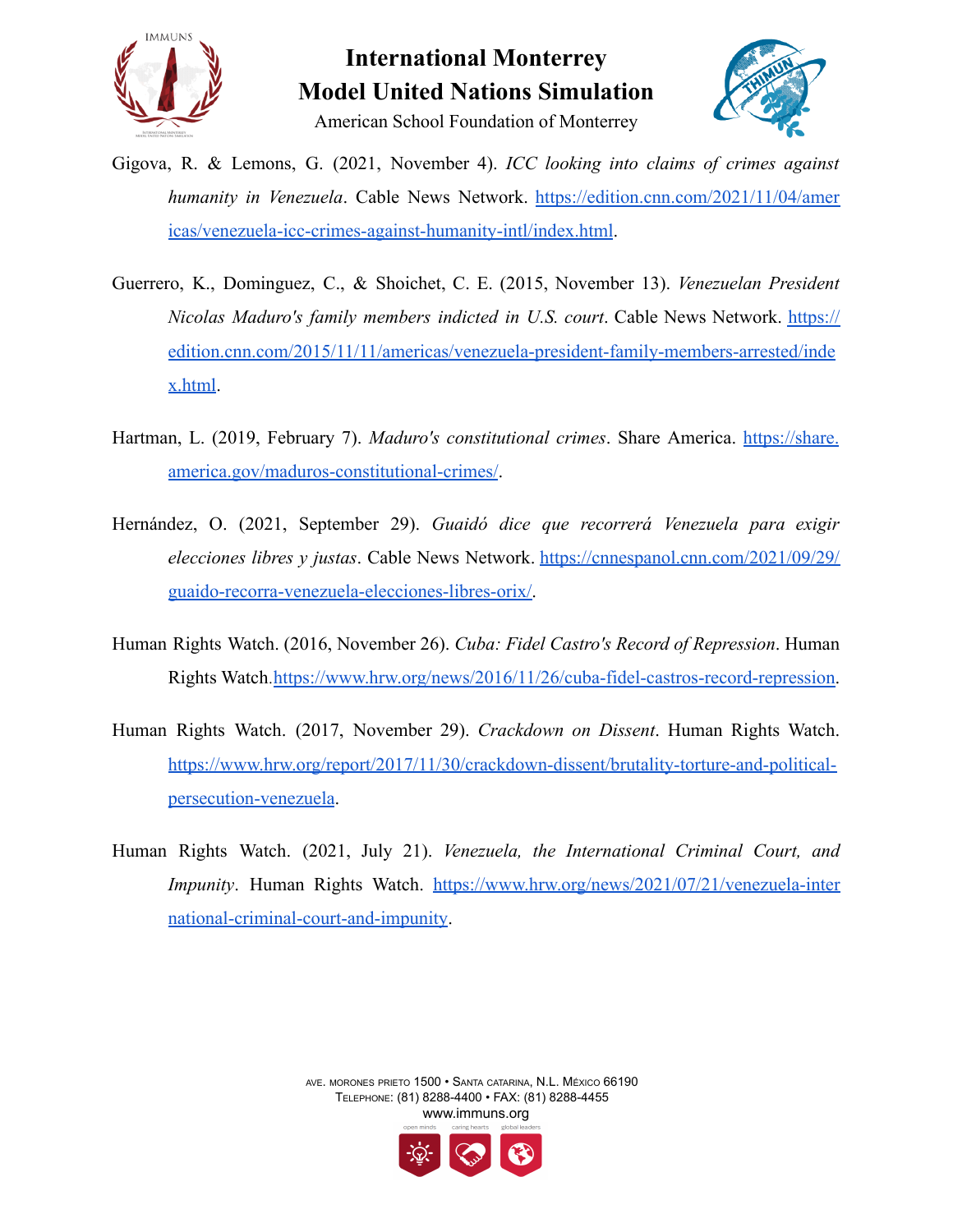



American School Foundation of Monterrey

- Integrated Whale Media Investments. (2021, September 18). S*urgen fricciones por Cuba y Venezuela en la mesa de la Celac*. Forbes. [https://www.forbes.com.mx/surgen-fricciones](https://www.forbes.com.mx/surgen-fricciones-venezuela-cuba-celac/)[venezuela-cuba-celac/.](https://www.forbes.com.mx/surgen-fricciones-venezuela-cuba-celac/)
- International Criminal Court. (2021). *About the Court*. International Criminal Court. [https://www](https://www.icc-cpi.int/about) [.icc-cpi.int/about](https://www.icc-cpi.int/about).
- International Criminal Court. (2021). *How the Court Works*. International Criminal Court. [https://](https://www.icc-cpi.int/about/how-the-court-works) [www.icc-cpi.int/about/how-the-court-works](https://www.icc-cpi.int/about/how-the-court-works).
- International Criminal Court. (2021). *Venezuela*. International Criminal Court. [https://www.icc](https://www.icc-cpi.int/venezuela)[cpi.int/venezuela.](https://www.icc-cpi.int/venezuela)
- Keaten, J. (2020, September 16). *Experts cite 'crimes against humanity' in Maduro's Venezuela*. Associated Press News. [https://apnews.com/article/latin-america-us-news-crime-venez](https://apnews.com/article/latin-america-us-news-crime-venezuela-geneva-764de49377d0dfcfb2b83a75c896d005) [uela-geneva-764de49377d0dfcfb2b83a75c896d005](https://apnews.com/article/latin-america-us-news-crime-venezuela-geneva-764de49377d0dfcfb2b83a75c896d005).
- Kurmanaev, A. (2015, November 16). *Arrest of Nicolas Maduro Relatives a 'Kidnapping,' Venezuelan Official Says*. The Wall Street Journal. [https://www.wsj.com/articles/arrest](https://www.wsj.com/articles/arrest-of-nicolas-maduro-relatives-a-kidnapping-venezuelan-official-says-1447712823)[of-nicolas-maduro-relatives-a-kidnapping-venezuelan-official-says-1447712823.](https://www.wsj.com/articles/arrest-of-nicolas-maduro-relatives-a-kidnapping-venezuelan-official-says-1447712823)
- Mundo Hispánico. (2020, September 16). *Un accuses Maduro of crimes against humanity*. Mundo Hispánico. [https://en.mundohispanico.com/un-accuses-maduro-of-crimes-against](https://en.mundohispanico.com/un-accuses-maduro-of-crimes-against-humanity/)[humanity/.](https://en.mundohispanico.com/un-accuses-maduro-of-crimes-against-humanity/)
- Neuman, W. (2013, March 5). *Chávez Dies, Leaving Sharp Divisions in Venezuela*. The New York Times. [https://www.nytimes.com/2013/03/06/world/americas/hugo-chavez-of-venez](https://www.nytimes.com/2013/03/06/world/americas/hugo-chavez-of-venezuela-dies.html) [uela-dies.html](https://www.nytimes.com/2013/03/06/world/americas/hugo-chavez-of-venezuela-dies.html).

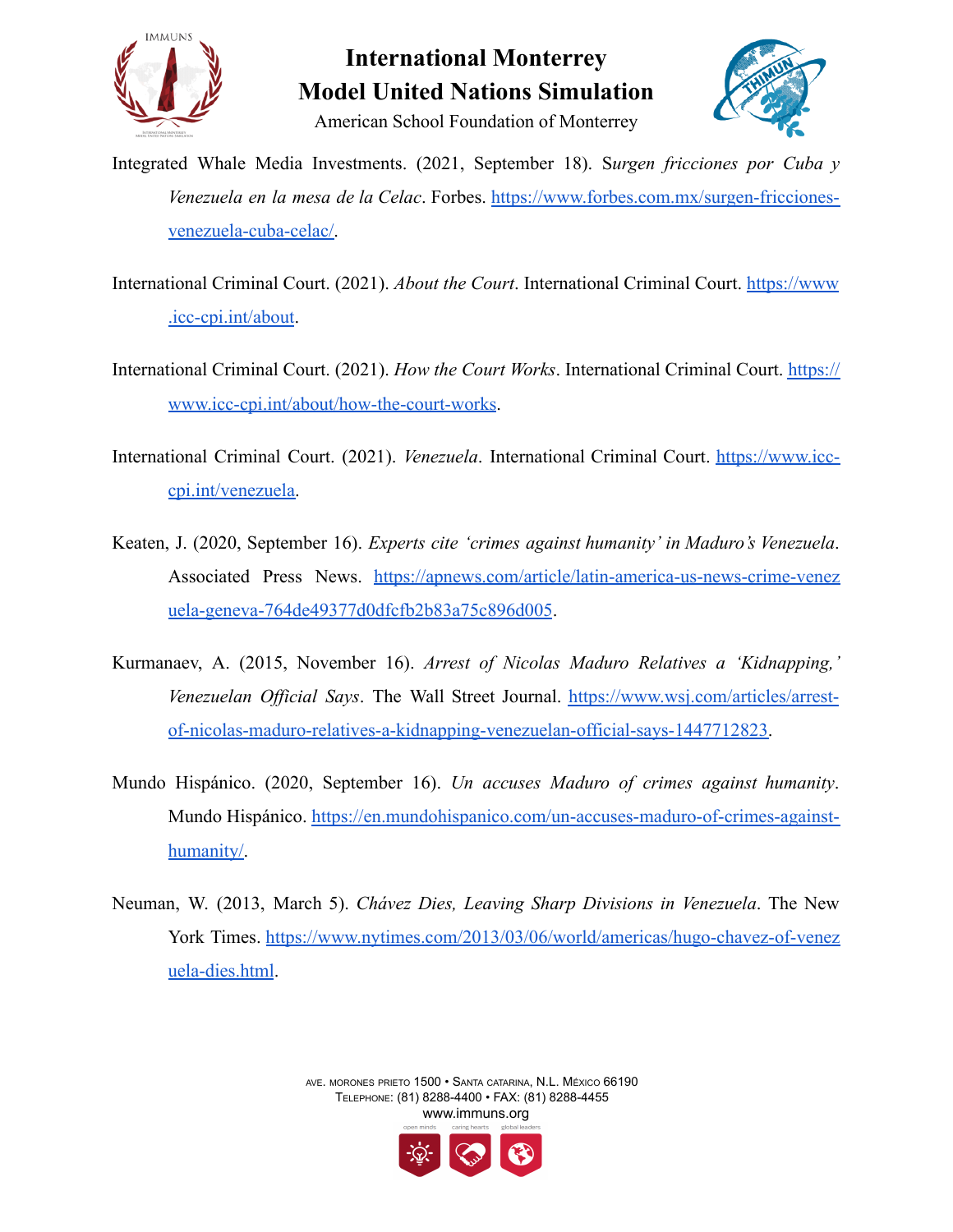



- Nichols, M. & Wroughton, L. (2019, January 30). *Who represents Venezuela? U.N., international lenders stuck in limbo*. Reuters. [https://www.reuters.com/article/us-venezuela-politics-un](https://www.reuters.com/article/us-venezuela-politics-un-idUSKCN1PP00B) [-idUSKCN1PP00B](https://www.reuters.com/article/us-venezuela-politics-un-idUSKCN1PP00B).
- North, R. C. (2021, November 20). *Liu Shaoqi*. Encyclopædia Britannica. [https://www.britannica](https://www.britannica.com/biography/Liu-Shaoqi) [.com/biography/Liu-Shaoqi.](https://www.britannica.com/biography/Liu-Shaoqi)
- Otis, J. (2020, July 28). *Venezuela's Maduro Holds Firmly To Power — And Squeezes The Opposition*. National Public Radio. [https://www.npr.org/2020/07/28/896261268/](https://www.npr.org/2020/07/28/896261268/venezuelas-maduro-holds-firmly-to-power-and-squeezes-the-opposition) [venezuelas-maduro-holds-firmly-to-power-and-squeezes-the-opposition.](https://www.npr.org/2020/07/28/896261268/venezuelas-maduro-holds-firmly-to-power-and-squeezes-the-opposition)
- Perry, M. (2016, November 27). *Counting Victims of the Castro Regime: Nearly 11,000 to Date*. Austrian Economic Blogs. [https://austrian.economicblogs.org/carpe-diem/2016/perry](https://austrian.economicblogs.org/carpe-diem/2016/perry-counting-victims-castro-11000/)[counting-victims-castro-11000/.](https://austrian.economicblogs.org/carpe-diem/2016/perry-counting-victims-castro-11000/)
- Reporters Without Borders. (2020, August 26). *Two journalists murdered just days apart in Venezuela: Reporters without borders*. Reporters Without Borders. [https://rsf.org/en/news](https://rsf.org/en/news/two-journalists-murdered-just-days-apart-venezuela) [/two-journalists-murdered-just-days-apart-venezuela.](https://rsf.org/en/news/two-journalists-murdered-just-days-apart-venezuela)
- Romo, V. (2019, May 2). *Pro-Maduro Court Orders Arrest Of Prominent Opposition Leader Leopoldo López*. National Public Radio. [https://www.npr.org/2019/05/02/719515412/](https://www.npr.org/2019/05/02/719515412/pro-maduro-court-orders-arrest-of-prominent-opposition-leader-leopoldo-l-pez) [pro-maduro-court-orders-arrest-of-prominent-opposition-leader-leopoldo-l-pez.](https://www.npr.org/2019/05/02/719515412/pro-maduro-court-orders-arrest-of-prominent-opposition-leader-leopoldo-l-pez)
- Rosati, A. & Vazquez, A. (2019, January 23). *Who is Juan Guaidó?* Bloomberg. [https://www.](https://www.bloomberg.com/news/articles/2019-01-23/who-is-juan-guaido-a-quick-look-at-the-young-venezuelan-leader) [bloomberg.com/news/articles/2019-01-23/who-is-juan-guaido-a-quick-look-at-the-young](https://www.bloomberg.com/news/articles/2019-01-23/who-is-juan-guaido-a-quick-look-at-the-young-venezuelan-leader) [-venezuelan-leader](https://www.bloomberg.com/news/articles/2019-01-23/who-is-juan-guaido-a-quick-look-at-the-young-venezuelan-leader).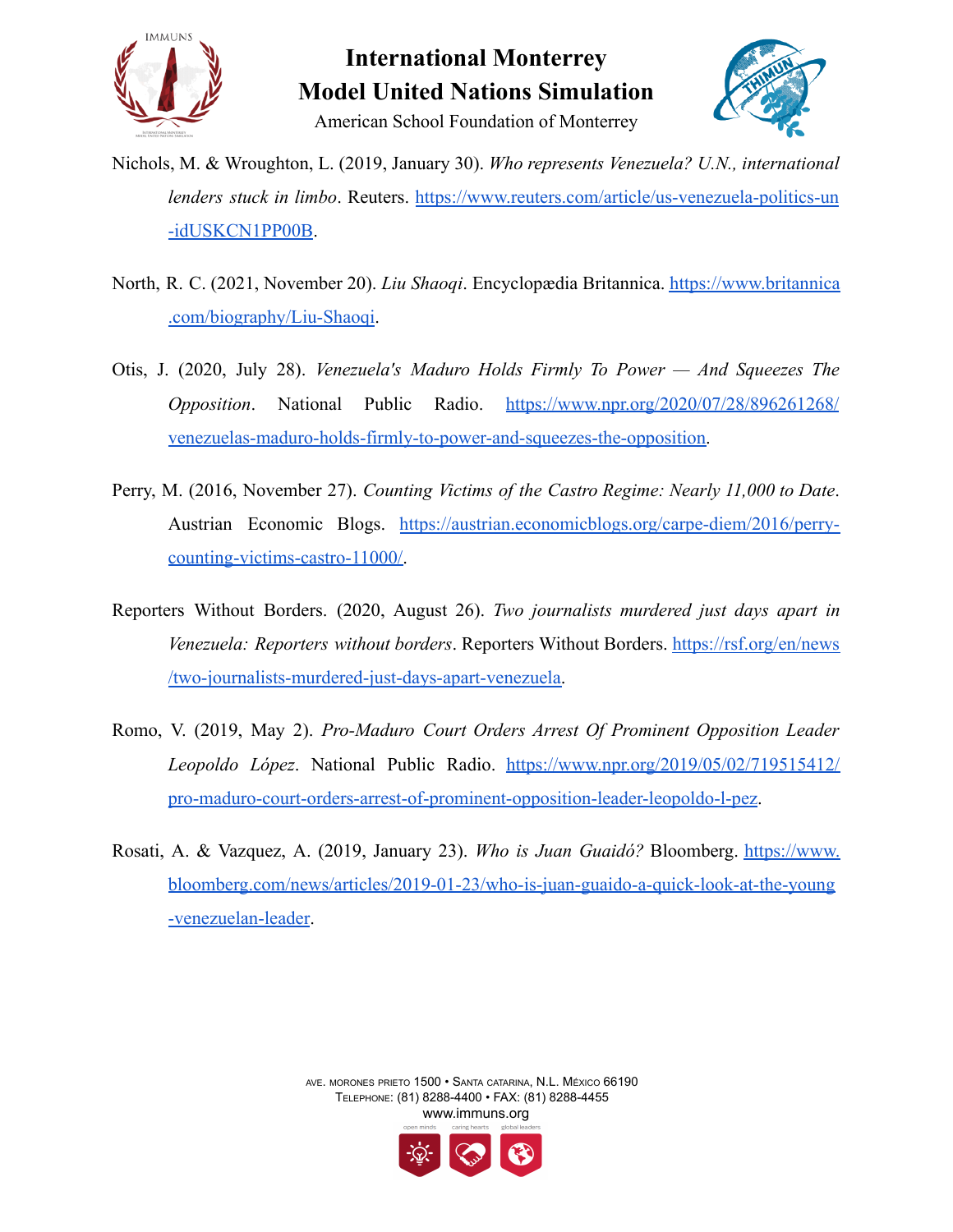



American School Foundation of Monterrey

- Rueda, M. (2013, June 17). *UN Congratulates Venezuela for Reducing Hunger*. ABC News. [https://abcnews.go.com/ABC\\_Univision/News/congratulates-venezuela-reducing-hunger](https://abcnews.go.com/ABC_Univision/News/congratulates-venezuela-reducing-hunger-widespread-food-shortages/story?id=19421963)[widespread-food-shortages/story?id=19421963.](https://abcnews.go.com/ABC_Univision/News/congratulates-venezuela-reducing-hunger-widespread-food-shortages/story?id=19421963)
- Smilde, D. (2019, January 10). *Venezuelans reject Maduro presidency — but most would oppose foreign military operation to oust him*. The Conversation. [https://theconversation.com/](https://theconversation.com/venezuelans-reject-maduro-presidency-but-most-would-oppose-foreign-military-operation-to-oust-him-109135) [venezuelans-reject-maduro-presidency-but-most-would-oppose-foreign-military-operatio](https://theconversation.com/venezuelans-reject-maduro-presidency-but-most-would-oppose-foreign-military-operation-to-oust-him-109135) [n-to-oust-him-109135.](https://theconversation.com/venezuelans-reject-maduro-presidency-but-most-would-oppose-foreign-military-operation-to-oust-him-109135)
- Smith, S. (2020, December 10). *Official: Maduro allies win 91% of seats in Venezuela vote*. Associated Press News. [https://apnews.com/article/election-2020-boycotts-national-elec](https://apnews.com/article/election-2020-boycotts-national-elections-elections-venezuela-ea04b9a56b31805add0e910a190b2935) [tions-elections-venezuela-ea04b9a56b31805add0e910a190b2935.](https://apnews.com/article/election-2020-boycotts-national-elections-elections-venezuela-ea04b9a56b31805add0e910a190b2935)
- Sonneland, H. K. (2017, January 10). *Explainer: Who's Who in the Venezuelan Opposition*. American Society/Council of the Americas. [https://www.as-coa.org/articles/explainer](https://www.as-coa.org/articles/explainer-whos-who-venezuelan-opposition)[whos-who-venezuelan-opposition.](https://www.as-coa.org/articles/explainer-whos-who-venezuelan-opposition)
- Stolk, R. & Osío Cabrices, R. (2020, July 23). *What's Left of the Venezuelan Opposition*. Caracas Chronicles. [https://www.caracaschronicles.com/2020/07/23/whats-left-of-the-venezuelan](https://www.caracaschronicles.com/2020/07/23/whats-left-of-the-venezuelan-opposition/)[opposition/](https://www.caracaschronicles.com/2020/07/23/whats-left-of-the-venezuelan-opposition/).
- The Government of Canada. (2021, November 23). *Canada and the Venezuela crisis*. Global Affairs Canada. [https://www.international.gc.ca/world-monde/issues\\_development-enjeu](https://www.international.gc.ca/world-monde/issues_development-enjeux_developpement/response_conflict-reponse_conflits/crisis-crises/venezuela.aspx?lang=eng) [x\\_developpement/response\\_conflict-reponse\\_conflits/crisis-crises/venezuela.aspx?lang=e](https://www.international.gc.ca/world-monde/issues_development-enjeux_developpement/response_conflict-reponse_conflits/crisis-crises/venezuela.aspx?lang=eng) [ng](https://www.international.gc.ca/world-monde/issues_development-enjeux_developpement/response_conflict-reponse_conflits/crisis-crises/venezuela.aspx?lang=eng).
- The United States Government. (2020, March 26). *Nicolás Maduro Moros — New Target*. United States Department of State. <https://www.state.gov/nicolas-maduro-moros-new-target/>.